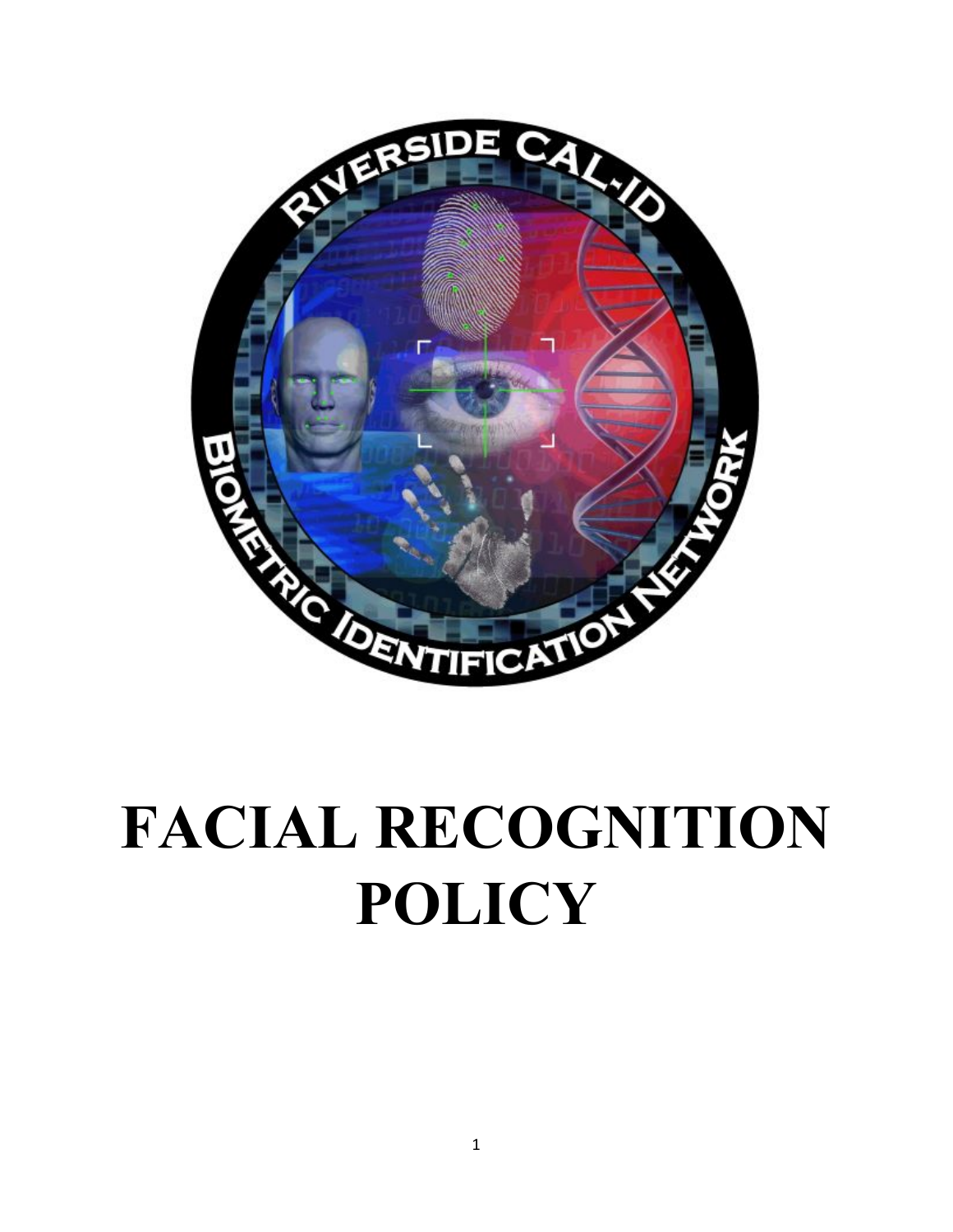# **Table of Contents**

- **A. Preface**
- **B. Purpose Statement**
- **C. Policy Applicability and Legal Compliance**
- **D. Acquiring and Receiving Facial Recognition Information**
- **E. Use of Facial Recognition Information**
- **F. Requests for Facial Recognition Services**
- **G. Acceptable Search Reasons**
- **H. Automated Facial Recognition Searches**
- **I. Manual Facial Recognition Searches**
- **J. Training**
- **K. Sharing and Disseminating Facial Recognition Information**
- **L. Data Quality Assurance**
- **M. Disclosure Requests**
- **N. Security and Maintenance**
- **O. Information Retention and Purging**
- **P. Accountability and Enforcement**
- **Q. Governance and Oversight**
- **R. Definitions**
- **S. Appendices**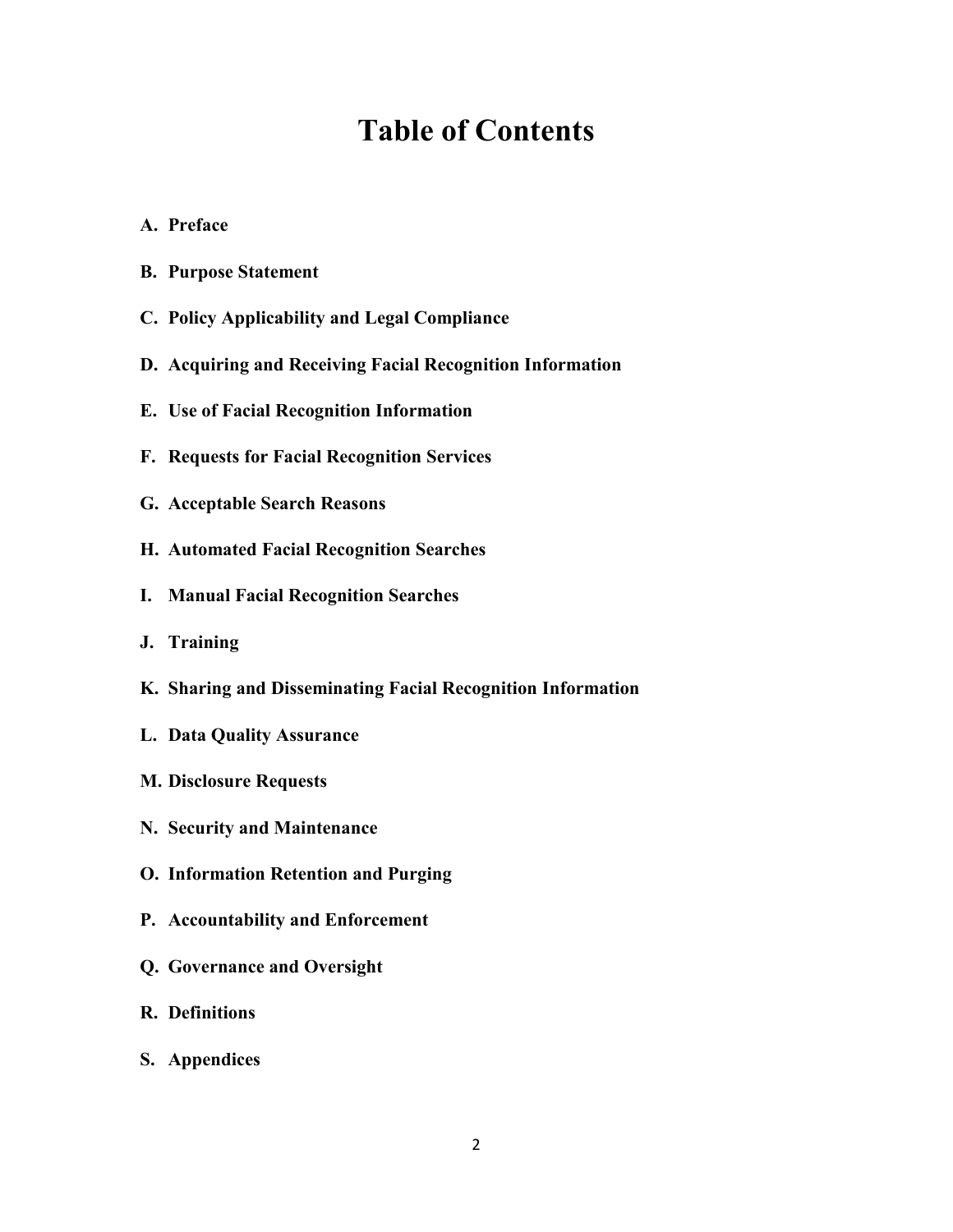# **A. Preface**

This policy has been developed by the Riverside Cal-ID Biometric Identification Network (CALID) and is approved for use and publication by the Riverside County Sheriff's Department (RCSD). CALID acknowledges it lacks authority to write policy for individual law enforcement agencies who may utilize CALID's facial recognition program or use its system. However, CALID is responsible for the governance, oversight and operation of its facial recognition system and the program which it provides to the law enforcement community inside and outside Riverside County. This policy shall be used as the foundation for those agencies that choose to utilize the CALID facial recognition system. This policy is intended for CALID personnel and any authorized law enforcement personnel accessing the facial recognition system. Participating agencies may choose to implement their own policy or impose greater restrictions on their employees' use of the CALID facial recognition program as desired. Subsequent agency policy shall not override this policy and all users of the CALID facial recognition system shall be bound to this policy. RCSD retains exclusive rights to limit or prohibit an individual or agency's use of the facial recognition system as warranted.

## **B. Purpose Statement**

Facial recognition (FR) technology involves the ability to examine and compare significant characteristics of the human face using biometric algorithms contained within a software application. This technology can be a valuable tool to create investigative leads, reduce an imminent threat to health or safety, and aid in the identification of persons unable to identify themselves or deceased persons. CALID has established access and use of a FR application to support the investigative efforts of law enforcement and public safety agencies within Riverside County. The DataWorks Plus facial recognition software application resides in the RCSD digital mugshot system (DMS), and is also known as WebMug.

It is the purpose and intent of this policy to provide Riverside County law enforcement personnel with standards, guidelines, and recommendations for the collection, access, use, dissemination, retention, and purging of images and related information applicable to the implementation of the FR program. This policy will ensure that all FR uses are consistent with authorized purposes while not violating the privacy, civil rights, and civil liberties (P/CRCL) of individuals.

Further, this policy will delineate how FR requests are received, processed, stored, and responded to. The California Criminal Offender Records Information (CORI) Information Bulletin 13-04-CJIS and the United States Federal Trade Commission's Fair Information Practice Principles (FIPP) form the core of the privacy framework for this policy.

This policy assists Riverside County law enforcement agencies and its personnel in:

- Increasing public safety and improving state and local security.
- Minimizing the threat and risk of injury to specific individuals.
- Minimizing the threat and risk of physical injury or financial liability to law enforcement and others responsible for public protection, safety, or health.
- Minimizing the potential risks to individual privacy, civil rights, civil liberties, and other legally protected interests.
- Protecting the integrity of criminal investigatory, criminal intelligence, and justice system processes and information.
- Minimizing the threat and risk of damage to real or personal property.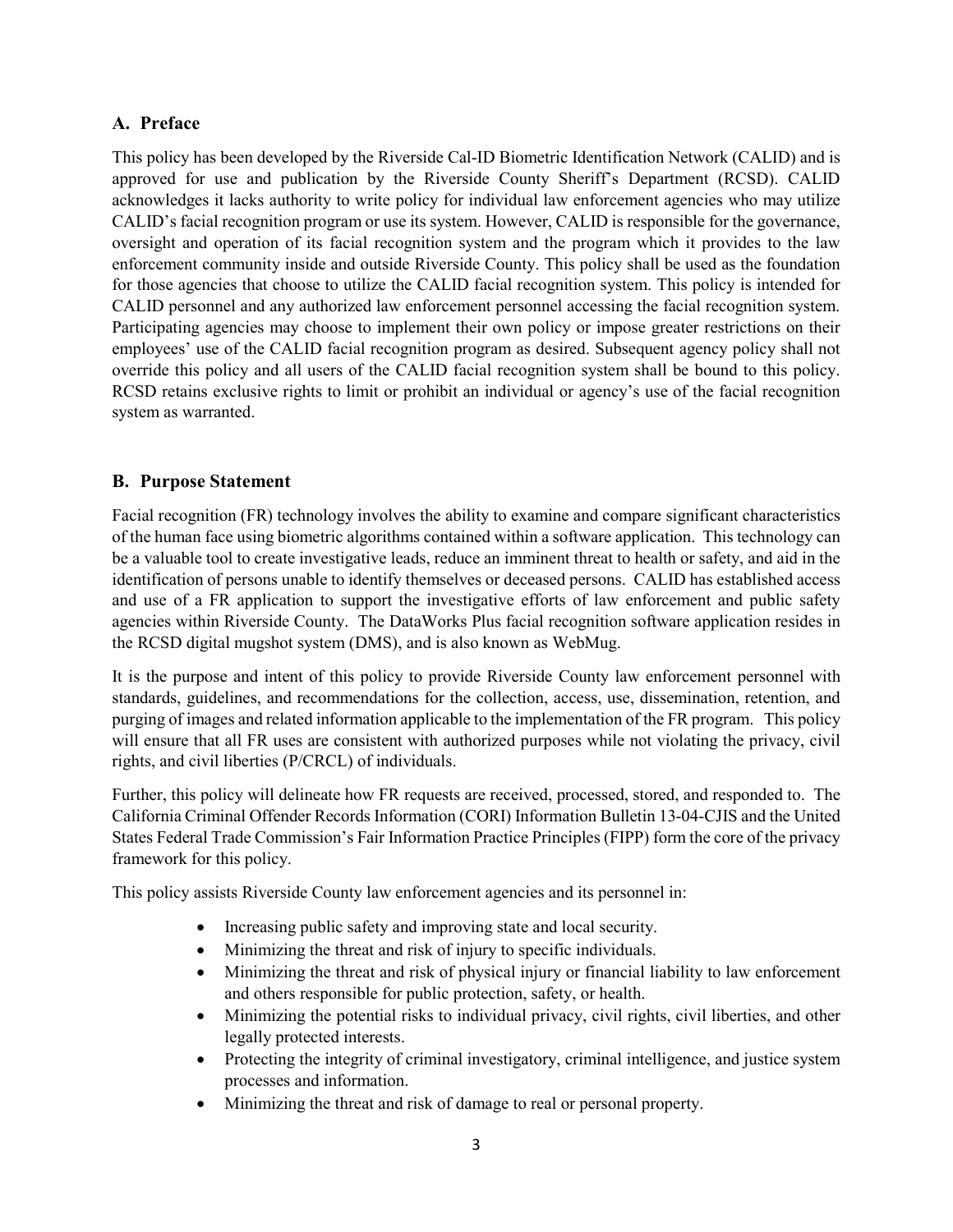- Fostering trust in the government by strengthening transparency, oversight, and accountability.
- Making the most effective use of public resources allocated to public safety entities.

All deployments of the FR application are for official use only and considered law enforcement sensitive. The provisions of this policy are provided to support authorized uses of FR information.

# **C. Policy Applicability and Legal Compliance**

This policy was established to ensure that all images are lawfully obtained, including FR probe images obtained or received, accessed, used, disseminated, retained, and purged by CALID. This policy also applies to:

- Images contained in the known identity face image repository, WebMug.
- The face image searching process.
- Any results from FR searches that may be accessed, searched, used, evaluated, retained, disseminated, and purged by CALID.
- Lawfully obtained probe images of unknown suspects. Probe images will **not** be stored to an unsolved image files (i.e. watch list), for future searches.

All CALID personnel and authorized users working in direct support of their unit or agency, personnel providing information technology services to CALID, and private vendors, will comply with this FR Policy. Authorized law enforcement personnel tasked with processing FR requests must complete the specialized training referenced in *Item J.* prior to using or accessing the FR system.

# **D. Acquiring and Receiving Facial Recognition Information**

CALID's FR system can access and perform FR searches for investigative leads only, utilizing the following RCSD owned photograph repositories:

• DataWorks Plus Digital Mugshot System, known as WebMug.

In addition, CALID is authorized to access and perform FR searches for investigative leads only utilizing the following external mugshot repositories:

- El Dorado County
- Los Angeles County
- Placer County
- Sacramento County
- San Bernardino County
- Santa Barbara County
- Yolo County

CALID has authorized the external law enforcement agencies listed below to access the RCSD mugshot repository (WebMug) for investigative leads only:

• El Dorado County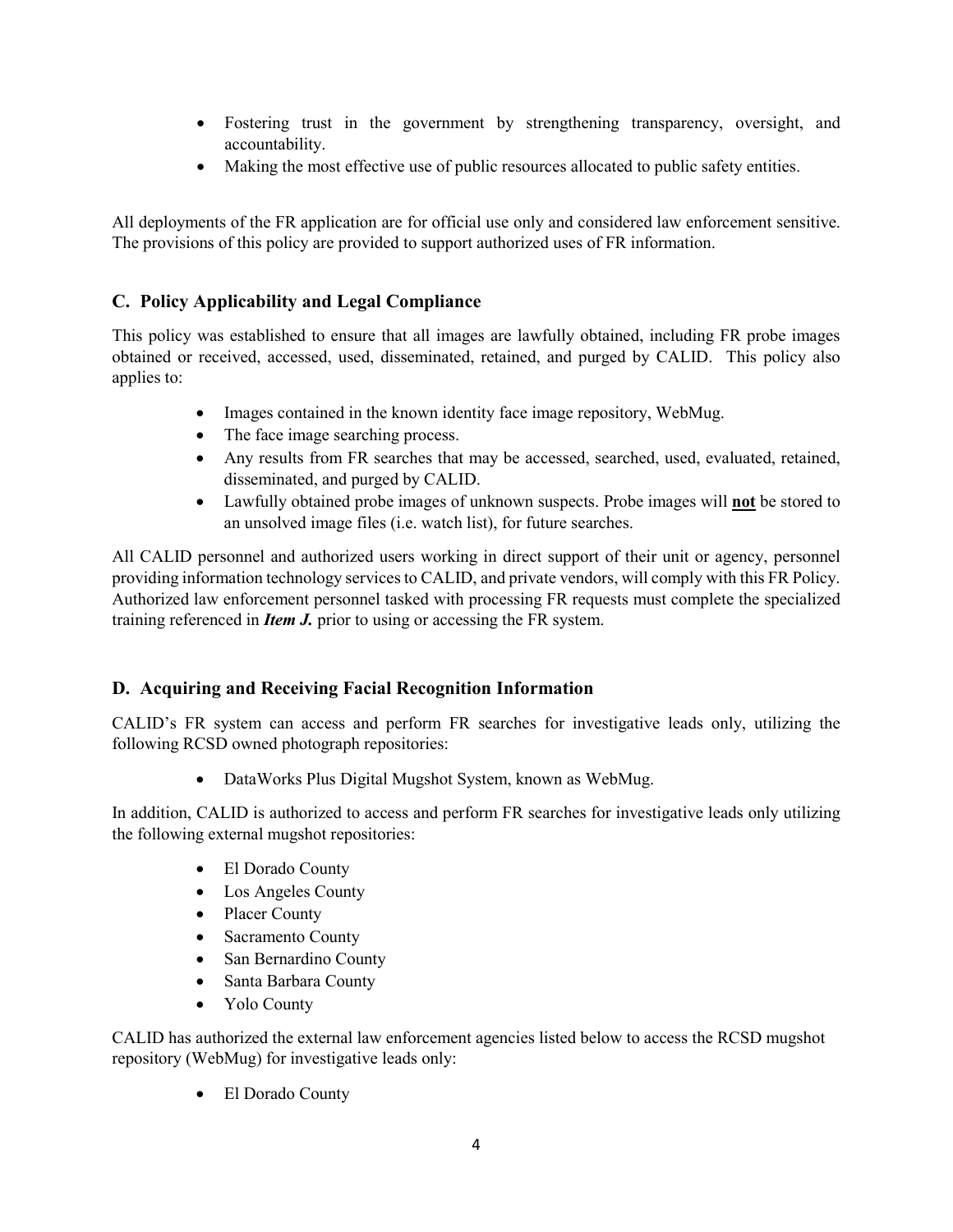- Los Angeles County
- Placer County
- Sacramento County
- San Bernardino County
- Santa Barbara County
- Yolo County

For the purpose of performing FR searches, authorized law enforcement personnel will submit probe images directly through the FR application in DMS for the authorized uses only as described in this policy.

CALID personnel, and authorized requesting or participating agencies, will not violate the First, Fourth, and Fourteenth Amendments and will not perform or request FR searches about individuals or organizations based solely on their religious, political, or social views or activities; their participation in a particular noncriminal organization or lawful event; or their races, ethnicities, citizenship, places of origin, ages, disabilities, genders, gender identities, sexual orientations, or other classification protected by law.

CALID will contract only with commercial FR companies or subcontractors that provide an assurance that their methods for collecting, receiving, accessing, disseminating, retaining, and purging FR information comply with applicable local, state, and federal laws, statutes, regulations, and policies and that these methods are not based on unfair or deceptive information collection practices.

# **E. Use of Facial Recognition Information**

Access to or disclosure of FR search results will be provided only to those individuals who are authorized to have access, for legitimate law enforcement purposes (e.g. enforcement, reactive investigations, records) only, and to IT personnel charged with the responsibility for system administration and maintenance.

CALID will prohibit access to and use of the FR system, including dissemination of FR search results, for the following purposes:

- Non-law enforcement (including but not limited to personal purposes), CORI violation.
- Any purpose that violates the U.S. Constitution or laws of the State of California, or United States, including the protections of the First, Fourth, and Fourteenth Amendments.
- Harassment and/or intimidation of any individual or group.
- Solely for immigration enforcement purposes.
- Searches of facial images obtained from body-worn cameras (BWC). Video footage, or still images from video footage, obtained on BWC shall not be run through the automated facial recognition program and manual requests will not be processed by an examiner (Pursuant to AB 1215; Expires January 1, 2023.)
- Any other access, use, disclosure, or retention that would violate applicable law, regulation, or policy.

CALID's FR system is *not* connected to the Department of Motor vehicles (DMV) photo repository. CALID's FR system does not search against publicly available social media or other photo repositories. CALID does not connect the DMS system to any interface that performs live video surveillance, including but not limited to, surveillance cameras, license plate readers, drone footage, and BWC. The DMS system is configured to conduct FR analysis from a recorded video or still image(s). Recorded video is uploaded into the DMS system, a selected frame is captured from the video and submitted for a FR search.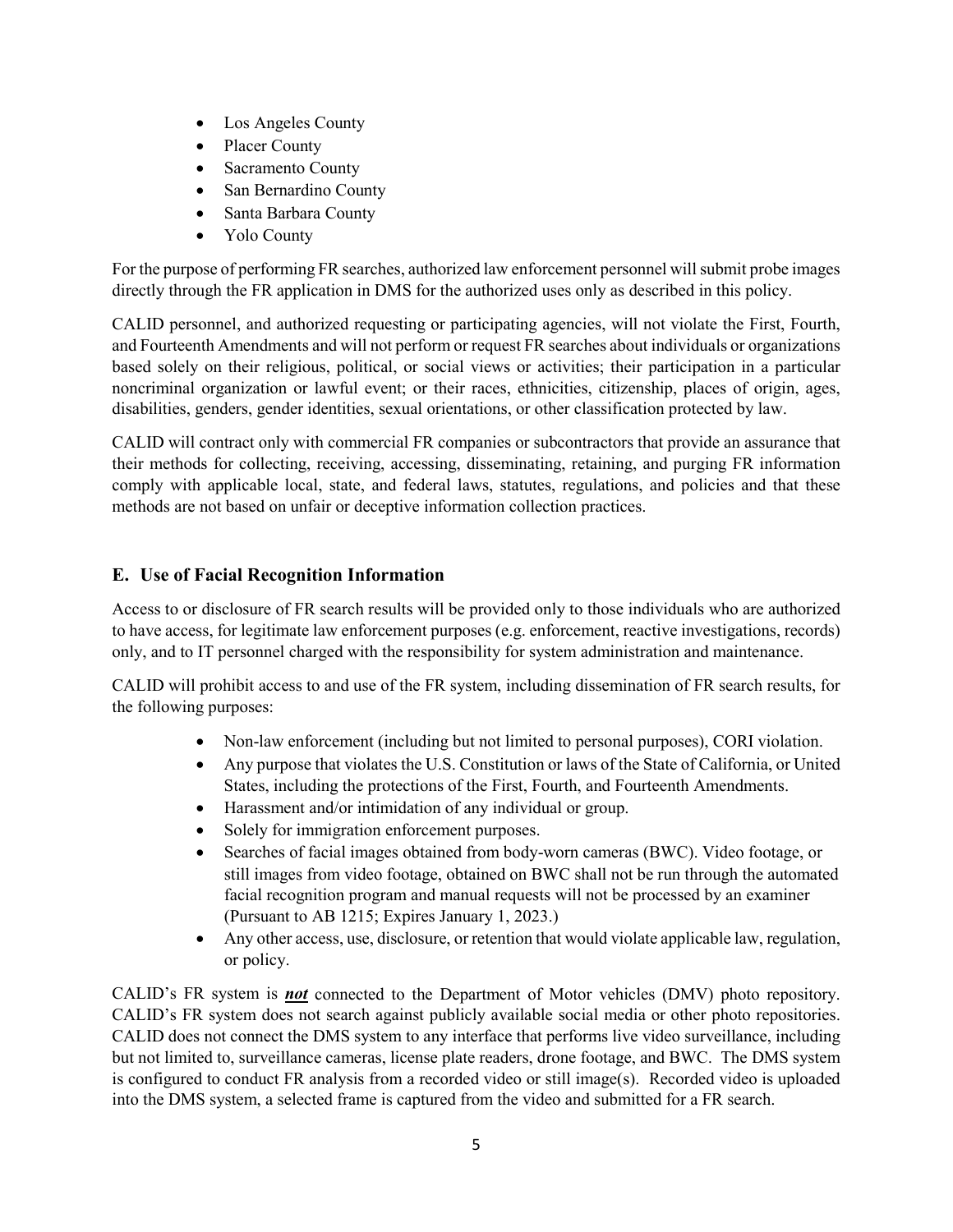# **F. Requests for Facial Recognition Services**

Law enforcement personnel (police, sheriff, state, and federal) may request FR searches to assist with identifying a person who has been lawfully detained or for an investigative lead through CALID. Automated search requests may be sent via the employee's agency email to: facerec@riversidesheriff.org. Manual search requests to be completed by CALID FR unit staff may be sent via the employee's agency email to: [photoid@riversidesherif.org.](mailto:photoid@riversidesherif.org) Law enforcement personnel submitting manual search requests will require the following minimum information:

- Requesting Agency
- Requester Name
- Requester Phone Number
- Requester Email
- Request Date
- Reason For Search
- Case/File Number
- Number of Images Submitted

CALID personnel and authorized users will review each request prior to processing to ensure compliance with this policy and applicable laws. Authorized users unsure if a FR search request conforms to this policy should seek guidance from the CALID Manager prior to conducting the requested search.

A FR search result (automated or manual) provided by CALID or authorized users is an investigative lead only. The lead is **NOT TO BE CONSIDERED A POSITIVE IDENTIFICATION OF ANY SUBJECT, NOR PROBABLE CAUSE TO ARREST.** Any possible connection or involvement of any subject to the investigation must be determined through further investigation and investigative resources.

During the training described in *Item J.*, CALID will provide all attendees a printed or electronic copy of this FR policy. CALID will require a written acknowledgment of receipt of this policy by all law enforcement personnel seeking authorization to access the CALID FR system. CALID personnel will retain all written acknowledgements for reporting purposes as required by law or requested by RCSD Administration or an outside agency department head.

CALID personnel and participating agency personnel working in direct support of their unit or agency, personnel providing information technology services to CALID, or private contractors, will comply with applicable laws and policies concerning privacy, civil rights, and civil liberties (P/CRCL) of individuals, including, but not limited to:

- California's Criminal Offender Record Information (CORI)
- Office of Privacy and Civil Liberties, U.S. Department of Justice, Criminal Justice Information Services (CJIS) Security Policy
- Fair Information Practice Principles
- Code of Federal Regulations (CFR), Title 28 (28 CFR) Judicial Administration, Department of Justice
- Health Insurance Portability and Accountability Act (HIPPA) Privacy Rule: A Guide for Law Enforcement, U.S. Department of Health and Human Services (HHS)
- Driver's Privacy Protection Act (DPPA) of 1994, 18 U.S.C. 2721 and 2725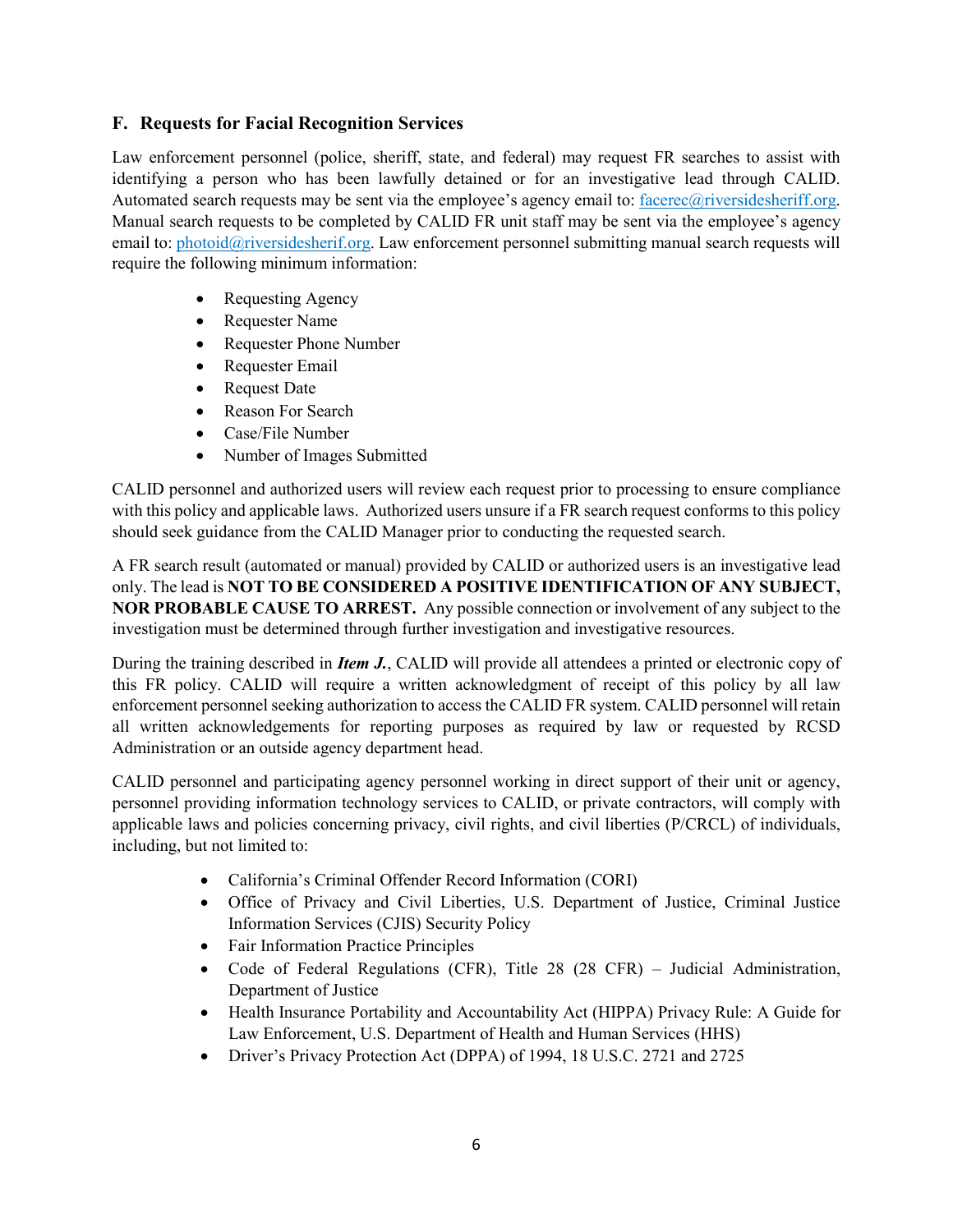# **G. Acceptable Search Reasons**

The following search reasons are acceptable for an authorized user to access and conduct a search within the DMS FR application:

- A reasonable suspicion that an identifiable individual has committed a criminal offense or is involved in or planning criminal (including terrorist) conduct or activity that presents a credible threat to any individual, the community, or the nation and that the information is relevant to the criminal conduct or activity.
- An active or ongoing criminal investigation.
- To assist in the identification of a person who has been legally detained by law enforcement for investigative and/or enforcement purposes.
- To mitigate an imminent threat to health or safety through short-term situational awareness surveillance or other means.
- To assist in the identification of a person who lacks capacity or is otherwise unable to identify him or herself (such as an incapacitated, deceased, or otherwise at-risk person).
- To investigate and/or corroborate tips and leads.
- For comparison to determine whether an individual may have obtained one or more official state driver's licenses or identification cards that contain inaccurate, conflicting, or false information.
- To assist in the identification of potential witnesses and/or victims of violent crime, or human trafficking.
- To support law enforcement and other public safety agencies in critical incident responses.

# **H. Automated Facial Recognition Searches**

CALID provides mobile automated FR searches to authorized law enforcement personnel to assist in determining the identity of individuals they come in contact with in the field. All potential candidates are considered **advisory in nature only** and any subsequent verification of the individual's identity, such as a mobile fingerprint identification, or follow-up investigative action, is based on the participating agency's standard operating procedures. Any possible connection or involvement of the subject(s) to the investigation must be determined through further investigative methods. No individual shall be arrested **solely** on the FR results.

Automated FR searches may be performed by law enforcement personnel while on duty and in their lawful and official capacity. Automated FR searches can be conducted for investigative and/or enforcement purposes and may also be used in a non-mobile environment when useful and applicable. Legitimate law enforcement purposes include, but are not limited to (refer to *Use of Facial Recognition Information, Item E.*):

- For persons who are legally detained for offenses that:
	- o Warrant arrest or citation.
	- o Are subject to lawful identification requirements and are lacking positive identification in the field.
- For a person who an officer reasonably believes is concealing his or her identity and has a reasonable suspicion the individual has committed a crime other than concealing his or her identity.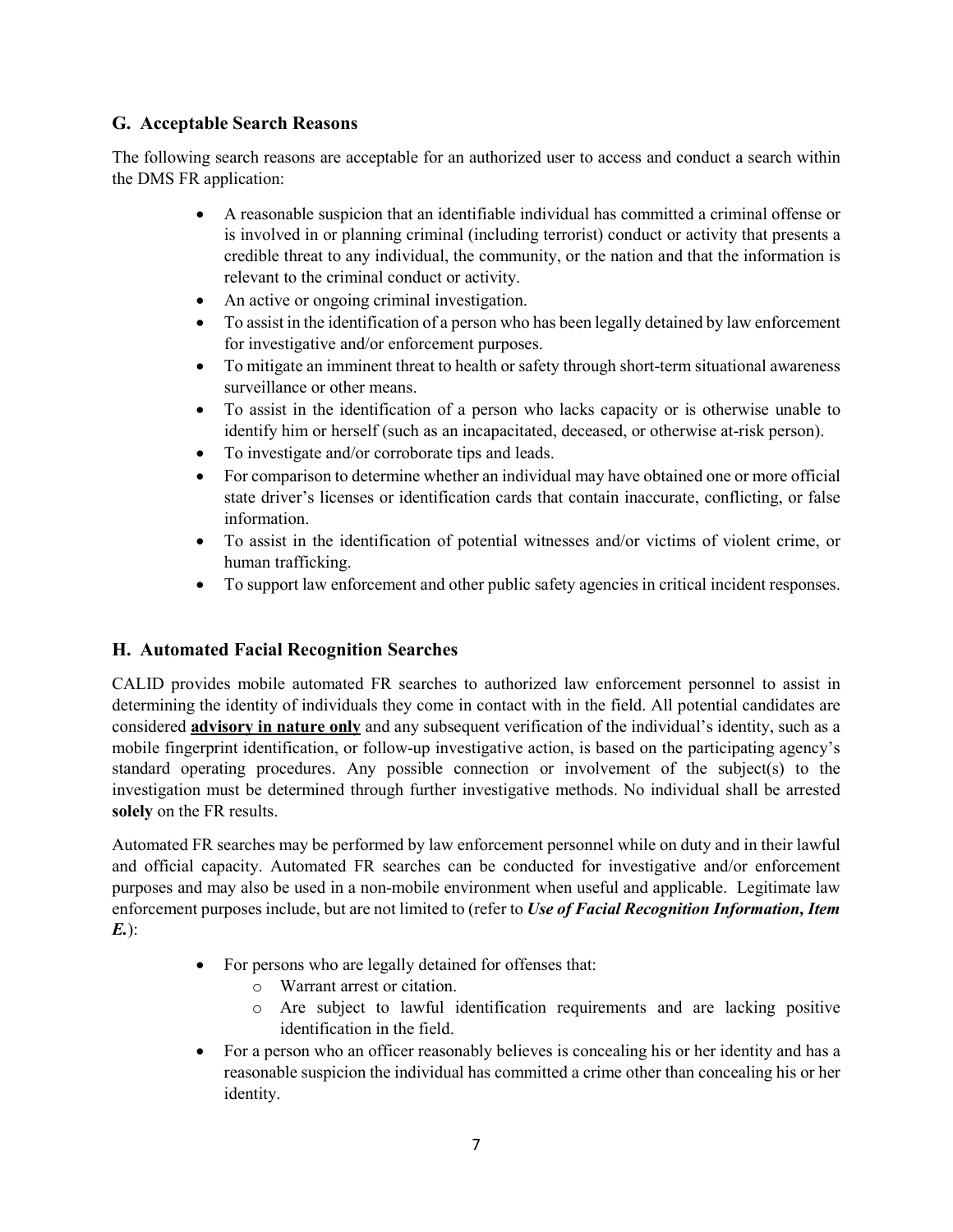- For persons who lack capacity or are otherwise unable to identify themselves and who are a danger to themselves or others.
- For those who are deceased and not otherwise identified.

CALID has established the following **guidelines** for automated FR searches:

- Authorized law enforcement personnel (requester/s) may utilize the automated facial recognition application only via a department or government-authorized and managed email system.
- Automated searches shall only be performed pursuant to a requester's lawful duties.
- Automated searches are recommended for field citation releases.
- Prior to utilizing a facial recognition search, an officer should first attempt to ascertain an individual's identity by means other than a facial recognition search, such as requesting identification, using a mobile fingerprint scanner, etc.
- Prior to capturing an individual's image, officers must have a lawful detainment or meet the "No Consent" criteria described as:
	- o Individuals who lack the capacity or ability to identify themselves and who are a danger to themselves or others.
	- o Those individuals who are deceased and not otherwise identified.
- Generally, force should not be used to capture a subject's image. Officers are directed to follow their agency's use of force policy.

CALID has established the following **procedure** for automated FR searches and system response:

- The requester will submit the probe image to the automated facial recognition system via email, which will compare the probe image against the templates of known images contained in the Riverside Sheriff's DMS repository without human intervention.
- The requester will receive an email response providing a link to view the list of most likely candidate image(s), ranked by a computer-evaluated similarity score.
	- $\circ$  If no viable candidate(s) are found, the requester will be informed of the negative results. Requesters may then forward the submission to the CALID FR unit for a manual search to be conducted by an examiner, if desired.
- The requester should complete a basic visual comparison of the candidate images to the subject to make a visual judgment, as well as use standard investigative techniques to determine whether the subject is the same person as a candidate image.
- If the requester is not satisfied with the results of the automated facial recognition search, and does not request a manual search, they shall follow department protocols as if an automated facial recognition search was not available.
- The requester should delete the probe image once the investigation has been completed, unless the image is to be retained as evidence.
- All personnel receiving the results of an automated FR search are cautioned that the resulting candidate leads do not provide positive identification of any subject, are considered advisory in nature as an **investigative lead only**, and do not establish probable cause to obtain an arrest warrant without further investigation.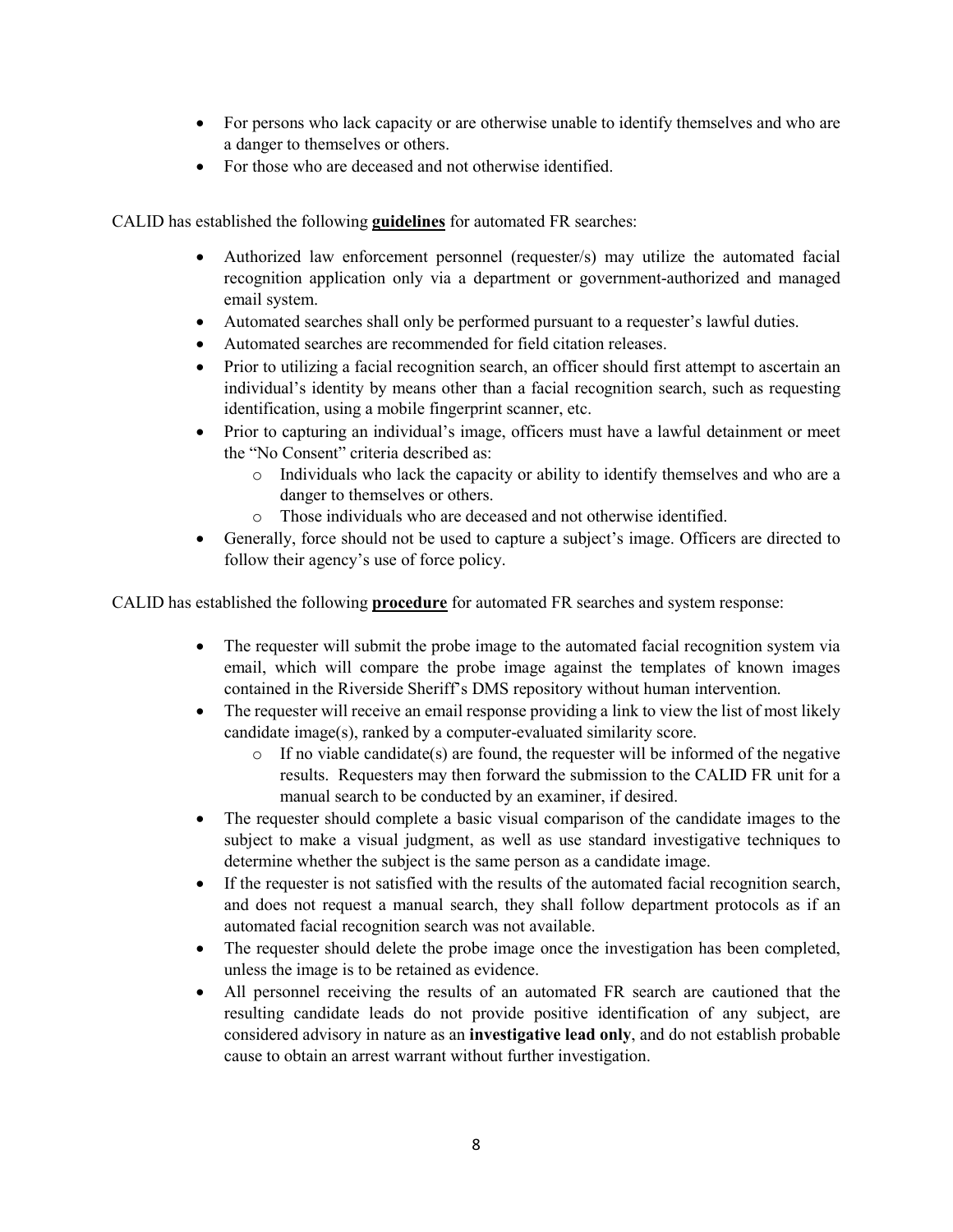# **I. Manual Facial Recognition Requests**

- Authorized law enforcement personnel (requester/s) will submit a probe image of a subject of interest via their department or agency email.
- Trained CALID users and/or participating agency's authorized trained users (also called face examiners) will initially submit probe images without filters, and use a filtered search as a secondary search, if needed. The resulting candidates, if any, are then visually compared with the probe images and thoroughly examined. Examiners shall conduct a morphological comparison of the images, biometric identifiers, and biometric information in accordance with their training.
	- o If a viable candidate is found, a Manual Search Report (refer to *Item S.* Appendices) will be generated by the examiner and disseminated to the requester, providing an image of the candidate lead, demographic information for the candidate lead and other pertinent information.
	- $\circ$  If no viable candidate(s) are found, the requester will be provided a negative Manual Search Report by the examiner. In the case of a negative result, the known images examined by the user will not be provided on the report.
- Examiners may submit search and subsequent examination results for a peer review of the probe and candidate images for validation by other authorized, trained users in the event a candidate lead is provided.
- All personnel receiving the results and/or reports of a manual FR search are cautioned that the resulting candidate leads do not provide positive identification of any subject, are considered advisory in nature as an **investigative lead only**, and do not establish probable cause to obtain an arrest warrant without further investigation.

# **J. Training**

CALID provides a FR training course to local law enforcement personnel who will be trained users of the FR software and completing face comparisons. The course is presented by the Federal Bureau of Investigation's (FBI) Biometric Training Unit and follows the recommendations of the Facial Identification Scientific Working Group (FISWG) "*Minimum Training Criteria for Usage of Facial Recognition Systems*." If an agency creates their own additional training, it should not conflict with CALID's policies or training.

Before access to CALID's FR software and DMS is authorized, the CALID Manager requires individuals to participate in training regarding implementation of and adherence to this facial recognition policy including but not limited to:

- All authorized CALID personnel.
- All authorized participating agency personnel who will be trained users.

CALID's policy on FR training and required attendance of the FBI course ensures:

- The user is familiar with the history of facial comparisons in forensic science to include past methods, such as the Bertillon method, and their shortcomings.
- The user understands common terminology and is able to define facial comparison and automated facial recognition as well as explain the differences between the two processes.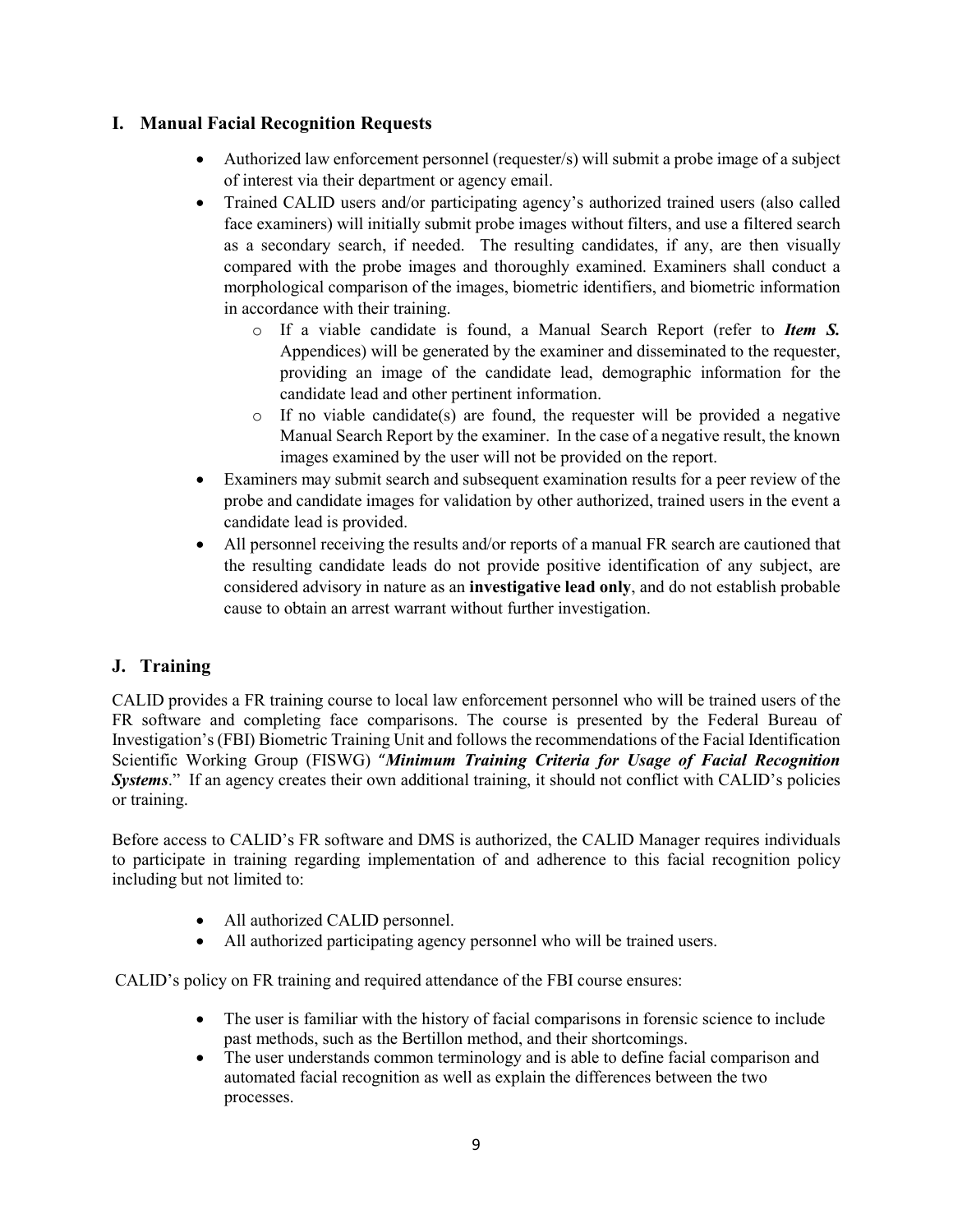- The user demonstrates an understanding of the basics of image science including components of digital images, properties of video, and detection of alteration within images.
- The user is familiar with the proper handling of evidentiary media, protection of evidentiary media, and generating working copies.
- The user has an understanding of the principles of comparison. These principles include:
	- o Process of the scientific method Analysis, Comparison, Evaluation and Verification (ACE-V).
	- o Assessment of image quality to determine the value for comparison based on visibility of facial features.
	- o Methods of comparison, such as morphological analysis (the FISWG recommended technique)
	- o The differences between class and individual characteristics, as well as those of transient and stable characteristics.
	- o The value of verification by a second trained reviewer.
	- o The effects of cognitive bias, to include confirmation bias.
- The user has a general knowledge of automated facial recognition systems including system operation, input/output, and facial recognition algorithm limitations such as image conditions and obstructions (e.g. glasses, hats, scarves)
- The user is familiar with basic image processing operations such as brightness and contrast adjustments, rotations, and cropping.
- The user has basic knowledge of the bones that comprise the skull and the overlying musculature.
- The user has a basic knowledge of the FISWG Facial Image Comparison Feature List of Morphological Analysis.
- The user is aware of the variable nature of the human face over time, the level of permanence of individual features, and understands the results of aging.
- The user is aware of alterations of the face, both temporary and permanent.
- The user is prepared for court testimony in regards to FR, regardless of their specific job duties. Note: Basic training for court testimony, including knowledge of individual agency policies and procedures is beyond the scope of this document and is the responsibility of the user's agency.

# **K. Sharing and Disseminating Facial Recognition Information**

CALID has established requirements for external law enforcement agencies to request FR searches. (Refer to *Policy Applicability and Legal Compliance, Item C.)*

California DOJ's CORI Information Bulletin 13-04-CJIS cites California Penal Code 11105 which identifies who has access to DOJ CORI and under what circumstances it may be released. Access is based upon the "right to know" and the "need to know." The "right to know" is defined as "authorized access to such records by statute" and the "need to know" is defined as "the information is required for the performance of official duties or functions."

FR search information **will not** be:

• Sold, published, exchanged, or disclosed to commercial or private entities or individuals except as required by applicable law and to the extent authorized by CALID's agreement with a commercial vendor.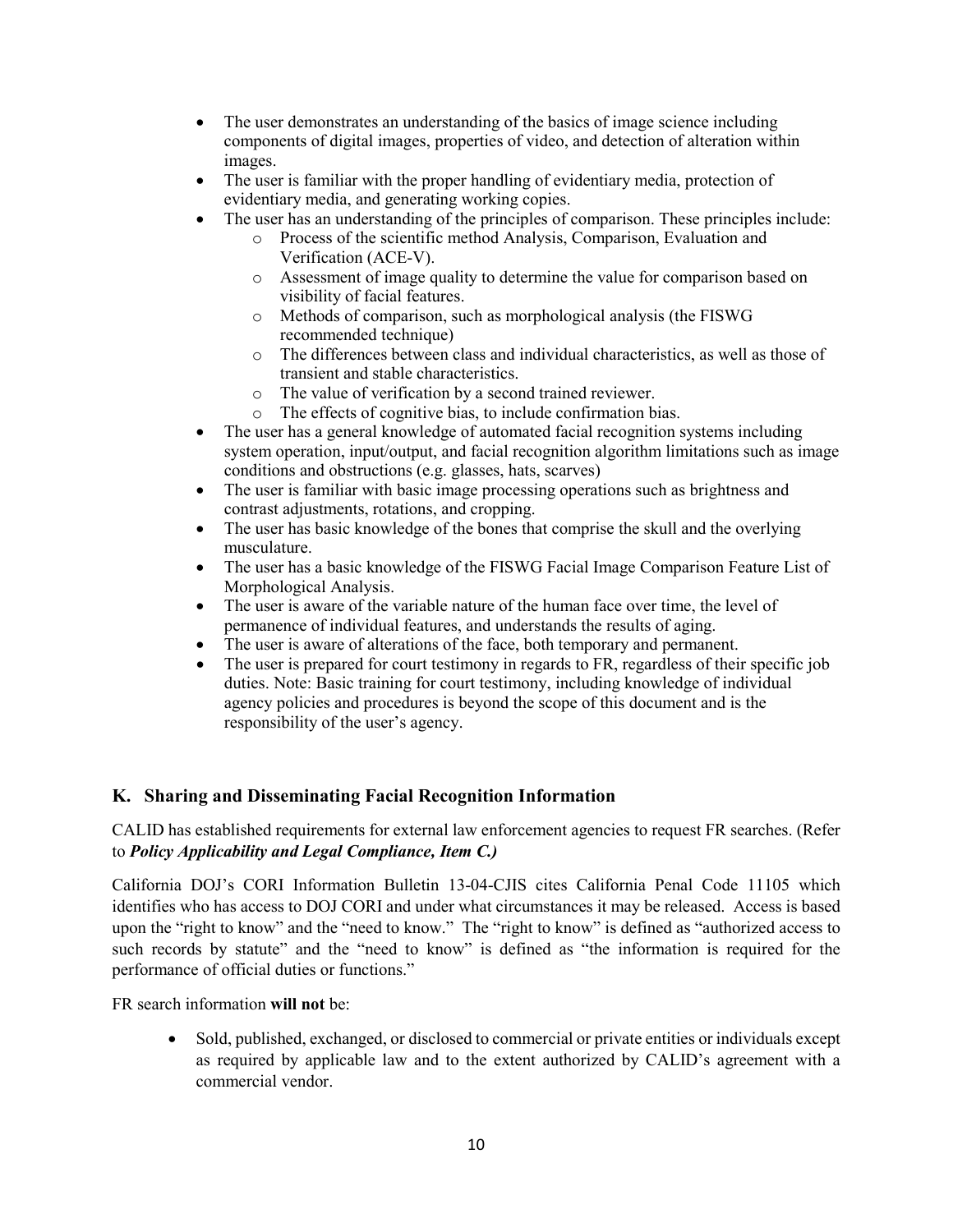- Disclosed or published without prior notice to the originating entity that such information is subject to disclosure or publication. However, CALID and the originating agency may agree in writing in advance that CALID will disclose FR search information as part of its normal operations, including disclosure to an external auditor of the FR search information.
- Disclosed to unauthorized individuals or for unauthorized purposes.

Per California DOJ's CORI Information Bulletin 13-04-CJIS, CALID will not confirm the existence or nonexistence of FR information to any individual or agency that would not be authorized to receive the information unless otherwise required by law.

#### **L. Data Quality Assurance**

Original probe images will not be altered, changed, or modified in order to protect the integrity of the image. Any enhancements made to a probe image will be made on a copy, saved as a separate image, and should be documented to indicate what enhancements were made including the date and time of change.

Authorized users will analyze, review, and evaluate the quality and suitability of probe images, to include factors such as the angle of the face image, level of detail, illumination, size of the face image, and other factors affecting a probe image prior to performing a FR search. It is recommended that the results of this process be documented for court testimony purposes, if later required.

Authorized users acknowledge the results, if any, of a FR search to be advisory in nature as an investigative lead only. FR search results are NOT considered positive identification of a subject.

CALID and its vendor will perform routine maintenance, upgrades/enhancements, testing, and refreshes of the FR system to ensure proper performance, including the following:

- Designated, trained personnel shall assess the FR system on a regular basis to ensure performance and accuracy.
- Malfunctions or deficiencies of the system will be reported to CALID staff (951-955-2740) as they arise. Any malfunction or deficiency not repaired within 48 hours will be reported to the CALID Manager.

The integrity of information depends on quality control and correction of recognized errors which is key to mitigating the potential risk of poor-quality leads or inclusion of individuals as candidates. CALID will investigate, in a timely manner, alleged errors and malfunctions or deficiencies of FR information or, if applicable, will request that the originating agency or vendor investigate the alleged errors and malfunctions or deficiencies. CALID will correct the information or advise the process for obtaining correction of the information.

#### **M. Disclosure Requests**

CALID will disclose FR information to the public in accordance with DOJ's CORI Information Bulletin 13-04-CJIS and the RCSD Media Information Bureau (MIB) policy when applicable. CALID will keep a record of all requests, what information is disclosed, and provide the requests to the originating entity or MIB upon request. CALID will work jointly with the Department's public records request unit and participating agencies in receipt of a California Public Records Request (CPRA).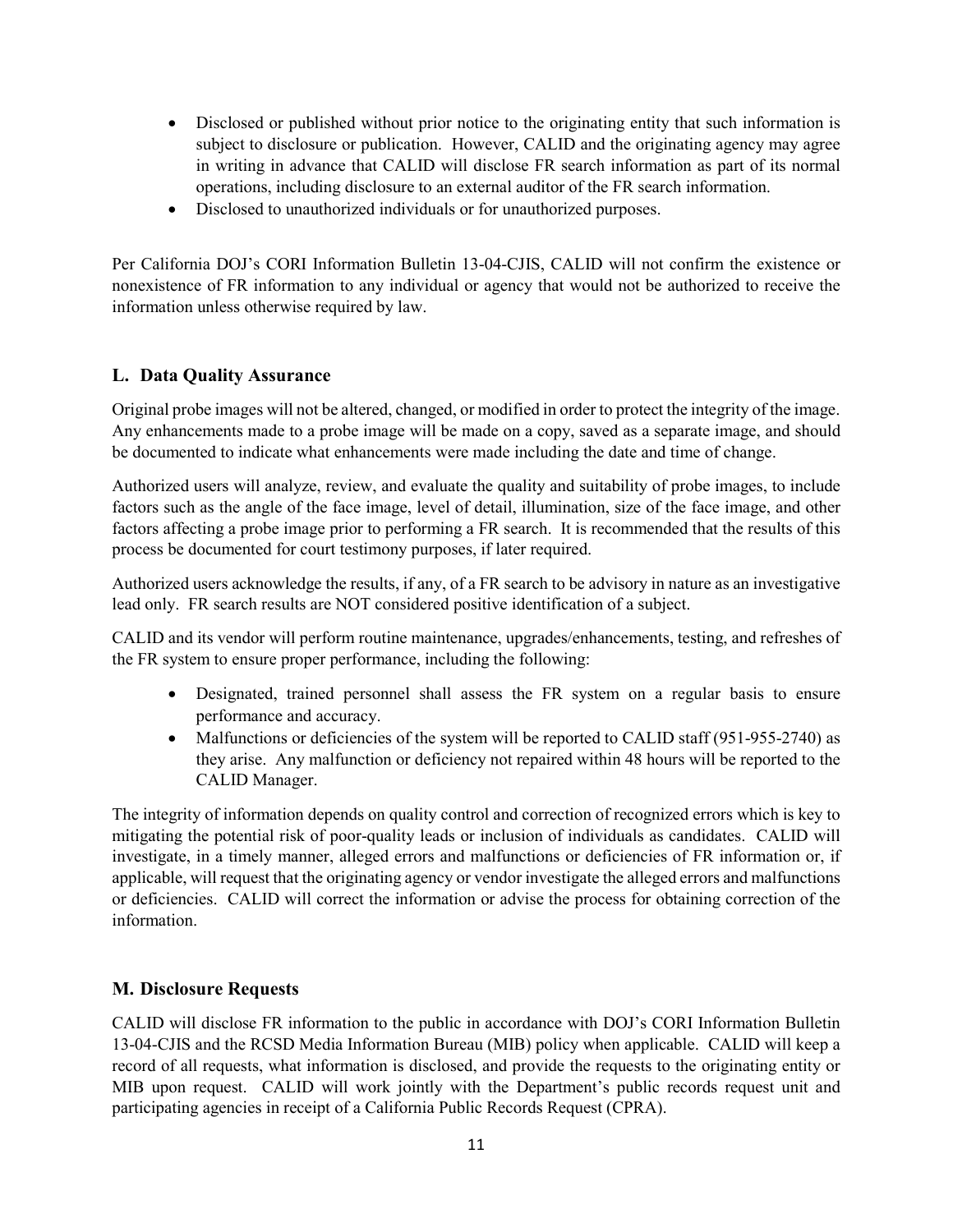#### **N. Security and Maintenance**

CALID will comply with the CJIS and RCSD Technical Services Bureau security policies, to protect data at rest, in motion, or in use. Security safeguards will cover any type of medium (printed or electronic) or technology (e.g., physical servers, virtual machines, and mobile devices) used in a work-related activity.

CALID and the DMS vendor will operate in a secure facility protected with multiple layers of physical security from external intrusion and will utilize secure internal and external security and privacy safeguards against network intrusions, such as strong multifactor authentication; encrypted communications; firewalls; and other reasonable physical technological, administrative, procedural, and personnel security measures to minimize the risks of unauthorized access to the system. Access to FR information from outside the facility will be allowed only over secure networks.

All results produced by participating agencies as a result of a FR search are disseminated by secured electronic means (such as official government e-mail address). Non-electronic disseminations will be conducted personally or by phone with the requestor or designee.

All individuals with access to information or information systems, including the FR system will report a suspected or confirmed breach to the CALID Manager as soon as possible and without unreasonable delay, consistent with applicable laws, regulations, policies, and procedures. This includes a breach in any medium or form, including paper, oral, and electronic.

Following the assessment of a suspected or confirmed breach and as soon as possible, the CALID Manager will notify the originating agency from which the entity received FR information of the nature and scope of a suspected or confirmed breach of such information.

CALID adheres to DOJ's CORI Information Bulletin 13-04-CJIS. CALID will determine whether a data breach requires notification to an affected individual, in accordance with applicable laws, regulations, policies, and procedures.

All FR equipment and FR software and components will be properly maintained in accordance with the manufacturer's recommendations, including routine updates as appropriate.

CALID and the DMS vendor, will store FR information in a manner that ensures that it cannot be modified, accessed, or purged except by personnel authorized to take such actions.

Authorized access to the FR system will be granted only to personnel whose positions and job duties require such access and who have successfully completed a background check through their agency. Usernames and passwords to the FR system are not transferrable, must not be shared by and between personnel, and must be kept confidential.

# **O. Information Retention and Purging**

All mugshot images are stored in the DMS indefinitely. Occasionally, images are sealed with a court order or removed for a variety of legitimate reasons (e.g. duplicate, test, inappropriate). CALID conducts periodic audits to remove such images or when directed to do so by a valid court order issued by a competent court of law.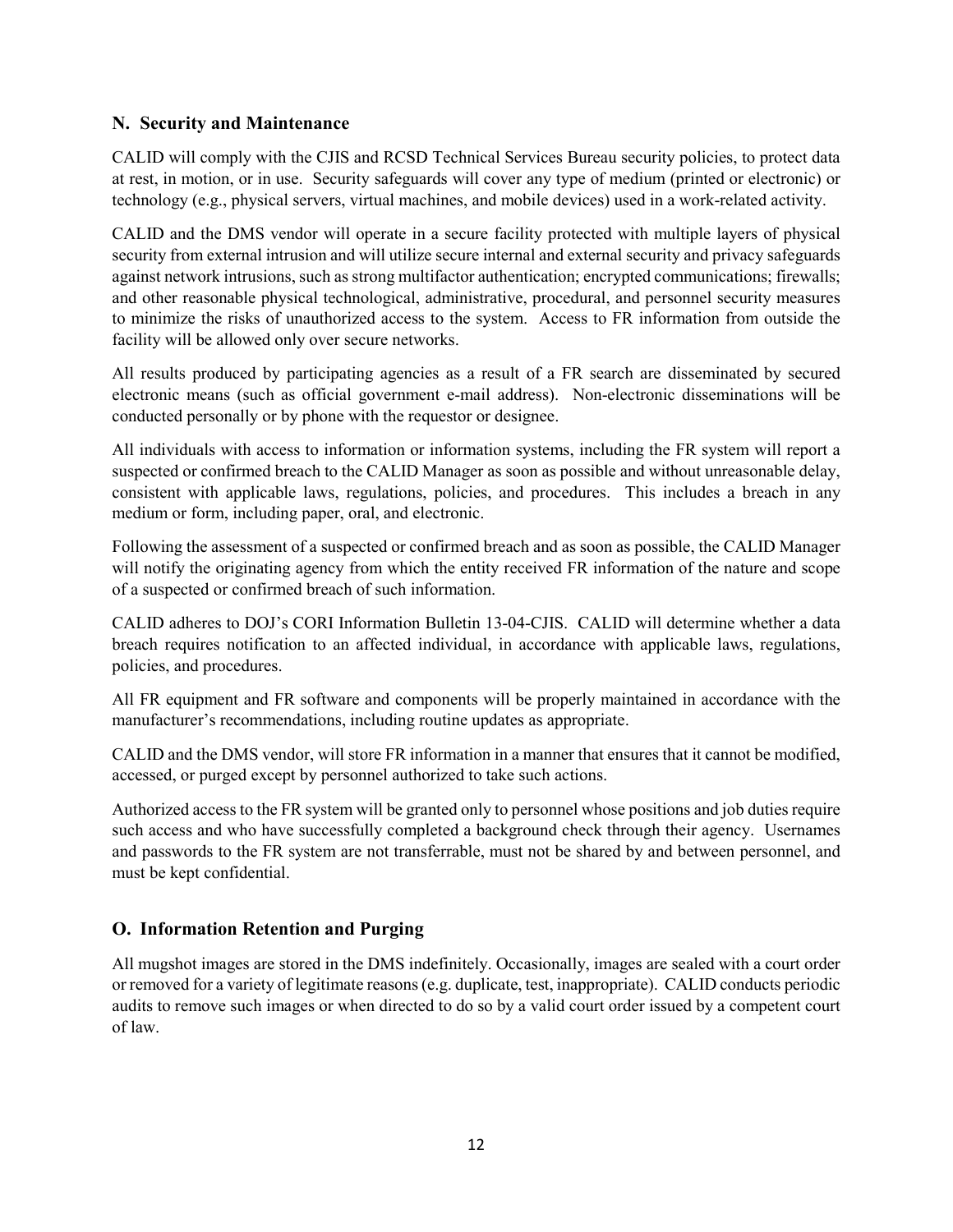# **P. Accountability and Enforcement**

CALID is accountable to the citizens of Riverside County. CALID will be accessible to the public regarding FR information collection, receipt, access, use, dissemination, retention, and purging practices. The FR Policy will be available in electronic form on the RCSD web site.

The CALID Manager will be responsible for receiving and responding to inquiries and complaints about the entity's use of the FR system, as well as complaints regarding incorrect information or P/CRCL protections in the image repository maintained by RCSD. The CALID Manager may be contacted at P.O. Box 512 Riverside, CA 92502 (951) 955-2740.

CALID will adopt and follow procedures and practices by which it can ensure and evaluate the compliance of users with the FR system requirements and with the provisions of this policy and applicable law. This will include logging access to FR information, may include any type of medium or technology (e.g., physical servers, virtual machines, and mobile devices) used in a work-related activity, and may entail periodic random auditing of these systems so as not to establish a discernable pattern that may influence users' actions.

CALID personnel or other authorized users shall report errors, malfunctions, or deficiencies of FR information and suspected or confirmed violations of the FR policy to the CALID Manager, or designee.

The CALID Manager, or designee, will review and update the provisions contained in this FR policy annually and will make appropriate changes in response to changes in applicable law, technology, and/or the purpose and use of the FR system and public expectations. RCSD Administration reserves final decision making authority of the FR policy.

If CALID personnel, a participating agency, or an authorized user is found to be in noncompliance with the provisions of this policy regarding FR collection, receipt, access, use, dissemination, retention, and purging, the CALID Manager will:

- Suspend or discontinue access to the DMS by the participating agency, or the authorized user.
- Notify the agency Department head of the suspected violation and initiate appropriate disciplinary/administrative actions, following a thorough review of the alleged policy violations.
- Refer the matter to agency criminal investigators for investigation and review to determine if criminal prosecution is appropriate.

CALID reserves the right to establish the qualifications and number of personnel having access to the FR system and to suspend or withhold service and deny access to any participating agency or participating agency personnel violating this facial recognition policy.

# **Q. Governance and Oversight**

CALID first purchased and utilized FR software in the year 2010. CALID enhanced the FR program, including new access to participating counties' mugshot repositories through the California Facial Recognition Interconnect (CAFRI), in the year 2013. All law enforcement personnel (police, sheriff, state, and federal) may request searches through the CALID FR program for lawful purposes related to their official duties. CALID retains ownership of the FR system and the management of the images and information it contains.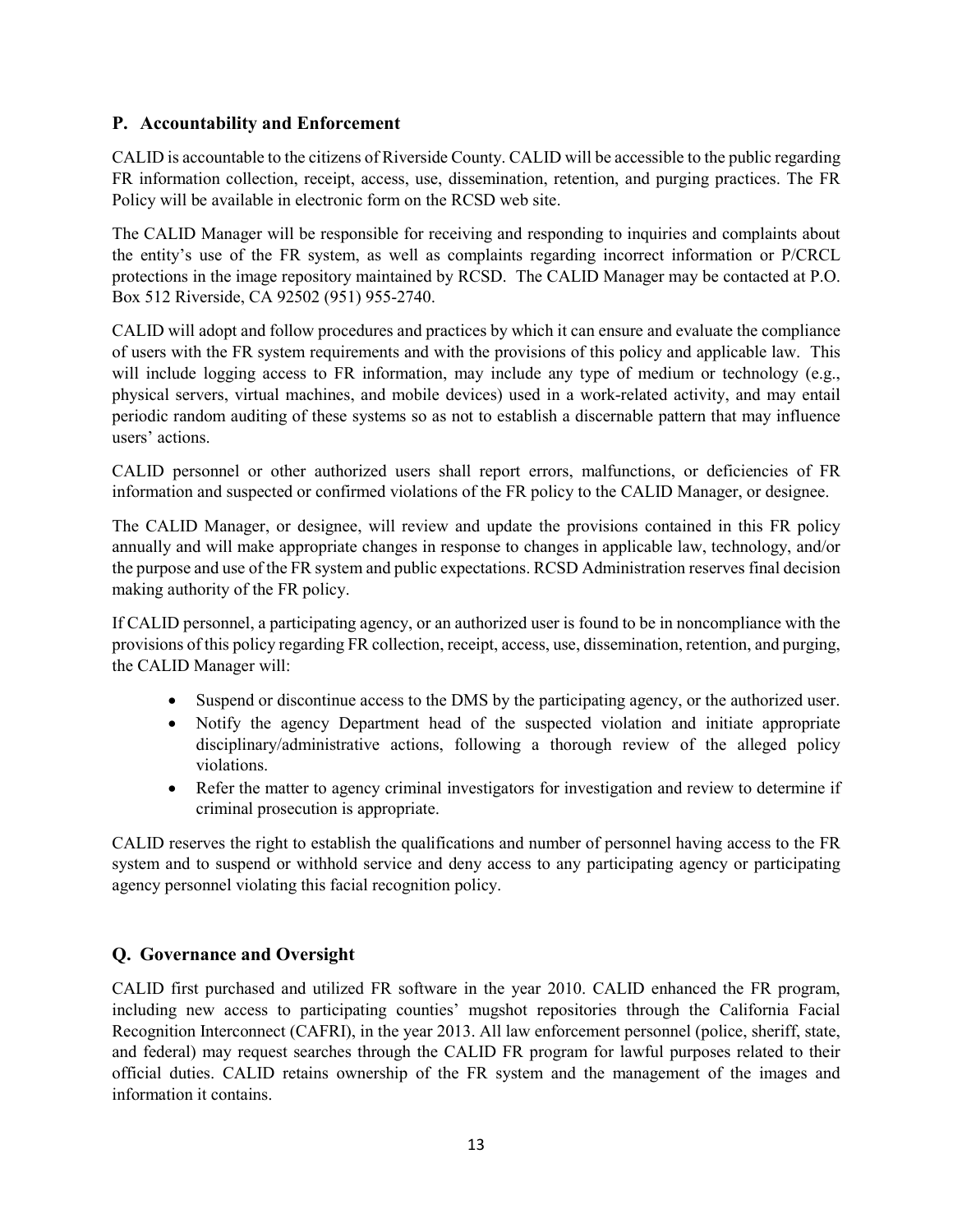Primary responsibility for the operation of CALID; its FR program, application, system, operation, and coordination of personnel; the receiving, seeking, retention, evaluation, data quality, use, purging, sharing, disclosure, or dissemination of FR information; P/CRCL protections and the enforcement of this policy is assigned to the CALID Manager.

The CALID Manager will designate a FR unit staff member and/or systems administrator to be responsible for the following duties:

- Oversee CALID FR training, to ensure the policy information is disseminated and users are in compliance with the policy as well as applicable laws, regulations, and standards.
- Review the results of FR searches, to ensure the most likely candidate image lead, if any, is returned to the requesting agency.
- Confirm through random audits that protocols are followed, to ensure that FR information (including probe images) is purged in accordance with the CALID retention policy, unless determined to be of evidentiary value (refer to *Information Retention and Purging, Item O.*)
- Conduct and document random evaluations of user compliance with system requirements, CALID's FR policy, and applicable laws, as appropriate (refer to *Accountability and Enforcement, Item P.*)
- Ensure personnel seeking access to the FR system meet all prerequisites stated in this policy prior to being authorized to use the FR system, and document as such.

# **R. Definitions**

**Access**—Information access is being able to get to particular information on a computer, usually requiring permission to use. Web access means having a connection to the internet through an access provider or an online service provider.

**Agency**— A law enforcement entity that is authorized to contribute images and/or biometric information to a facial recognition system and/or is authorized to access or receive, request, or use facial recognition information from CALID's facial recognition system for lawful purposes through its authorized individual users. Participating agencies adhere to conditions defined in a formal agreement (e.g., MOU or interagency agreement) between CALID, who operates the facial recognition program, and the participating agency.

**Algorithm**—An algorithm is a procedure or formula for solving a problem, based on conducting a sequence of specified actions. A computer [program](http://searchsoftwarequality.techtarget.com/definition/program) can be viewed as an elaborate algorithm. Algorithms can perform calculation, data processing, and automated reasoning tasks and are widely used throughout all areas of information technology.

**Authorization**—The process of granting a person, a computer process, or device with access to certain information, services, or functionality. Authorization is derived from the identity of the person, a computer process, or a device requesting access that is verified through authentication. See Authentication.

**Automated Facial Recognition**—Automated facial recognition (AFR) software compares patterns within the field of computer vision. Such approaches do not rely upon intrinsic models of what a face is, how it should appear, or what it may represent. In other words, the matching is not based on biological or anatomical models of what a face, or the features that make up a face, look like. Instead, the algorithm performance is entirely dependent upon the patterns which the algorithm developer finds to be most useful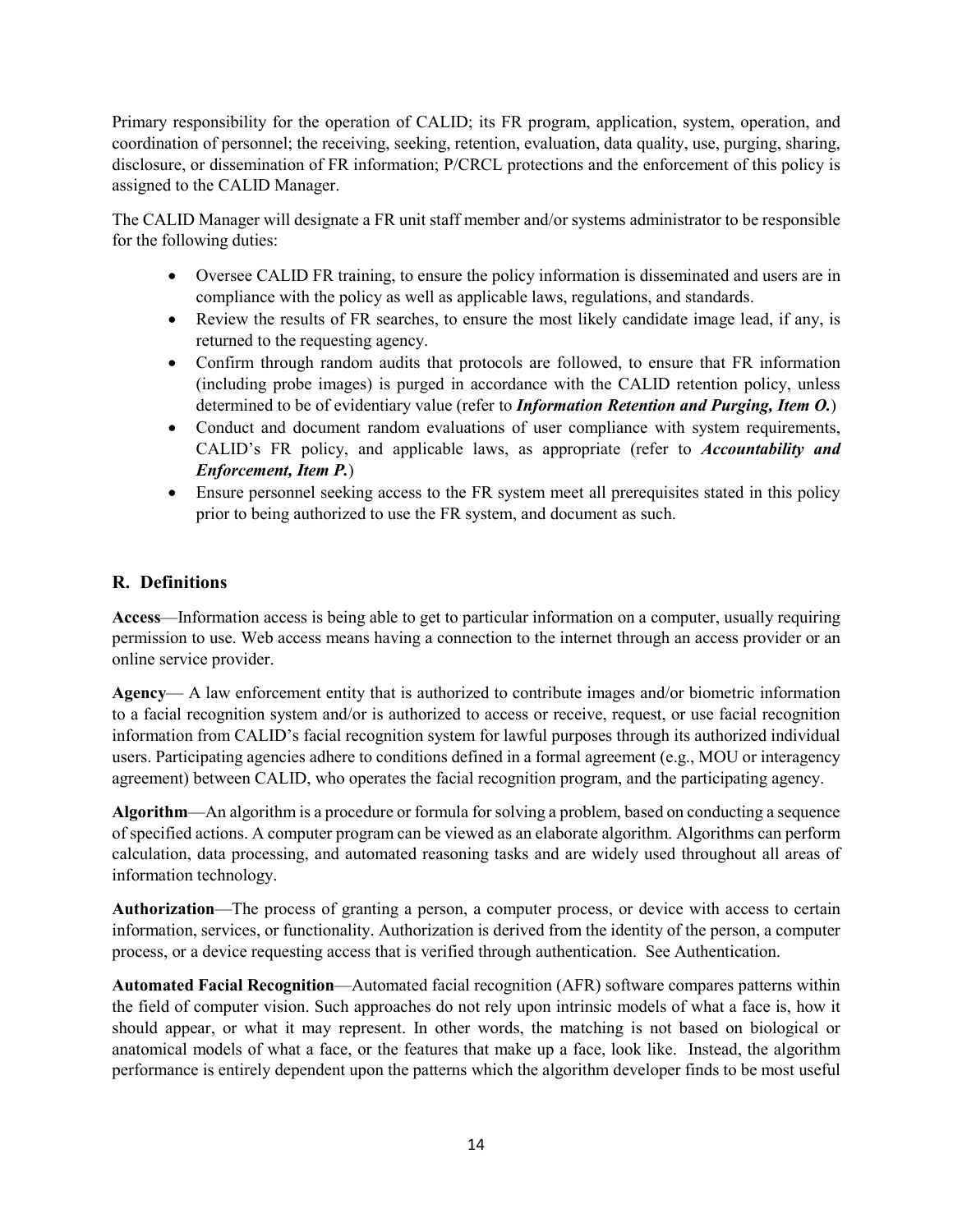for finding similarities. The patterns used in AFR algorithms do not correlate to obvious anatomical features such as the eyes, nose or mouth in a one-to- one manner, although they are affected by these features.

**Biometric Template**—A biometric template is a set of biometric measurement data [or features] prepared by a facial recognition system from a face image. The prepared set can be compared to a probe image. An enrolled image, on its own, is not a biometric template.

**Biometrics**—A general term used alternatively to describe (1) a characteristic or (2) a process—(1) a measureable biological (anatomical and physiological) and behavioral characteristic that can be used for automated recognition or (2) automated methods of recognizing an individual based on measureable biological (anatomical and physiological) and behavioral characteristics.

**Candidate Images**—The possible results of a facial recognition search. When facial recognition software compares a probe image against the images contained in a repository, the result is a list of most likely candidate images that were determined by the software to be sufficiently similar to or most likely resemble the probe image to warrant further analysis. A candidate image is an investigative lead only and does not establish probable cause to obtain an arrest warrant without further investigation.

**Civil Liberties**—According to the U.S. Department of Justice's Global Justice Information Sharing Initiative, the term civil liberties refers to fundamental individual rights, such as freedom of speech, press, or religion; due process of law; and other limitations on the power of the government to restrain or dictate the actions of individuals. They are the freedoms that are guaranteed by the Bill of Rights, the first 10 amendments to the Constitution of the United States. Civil liberties offer protection to individuals from improper government action and arbitrary governmental interference.

**Civil Rights**—The term civil rights refers to those rights and privileges of equal protection that government entities must afford to all individuals in the United States regardless of race, ethnicity, gender, national origin, religion, sexual orientation, gender identity, or other characteristics unrelated to the worth of the individual. Protection of civil rights means that government entities will take action to ensure that individuals are not discriminated against on the basis of any federal- or state- protected characteristic. For example, a state may have constitutional or statutory language regarding parental status. Generally, the term civil rights" involves positive (or affirmative) government action to protect against infringement, while the term civil liberties involves restrictions on government.

**Comparison**—The observation of two or more faces to determine the existence of discrepancies, dissimilarities, or similarities.

**Consent**—In general use, consent means compliance in or approval of what is done or proposed by another; specifically, the voluntary agreement or acquiescence by a person of age or with requisite mental capacity who is not under duress or coercion and usually who has knowledge or understanding. Related to automated facial recognition, consent means an individual agrees to have

**Criminal Activity**—A behavior, an action, or an omission that is punishable by criminal law.

**Data Breach—The loss of control, compromise, unauthorized disclosure, unauthorized acquisition, or any** similar occurrence where (1) a person other than an authorized user accesses or potentially accesses personally identifiable information (PII) or (2) an authorized user accesses or potentially accesses PII for a purpose other than authorized purposes. An entity's response to a data breach may be addressed in state law or agency policy. This may include incidents such as: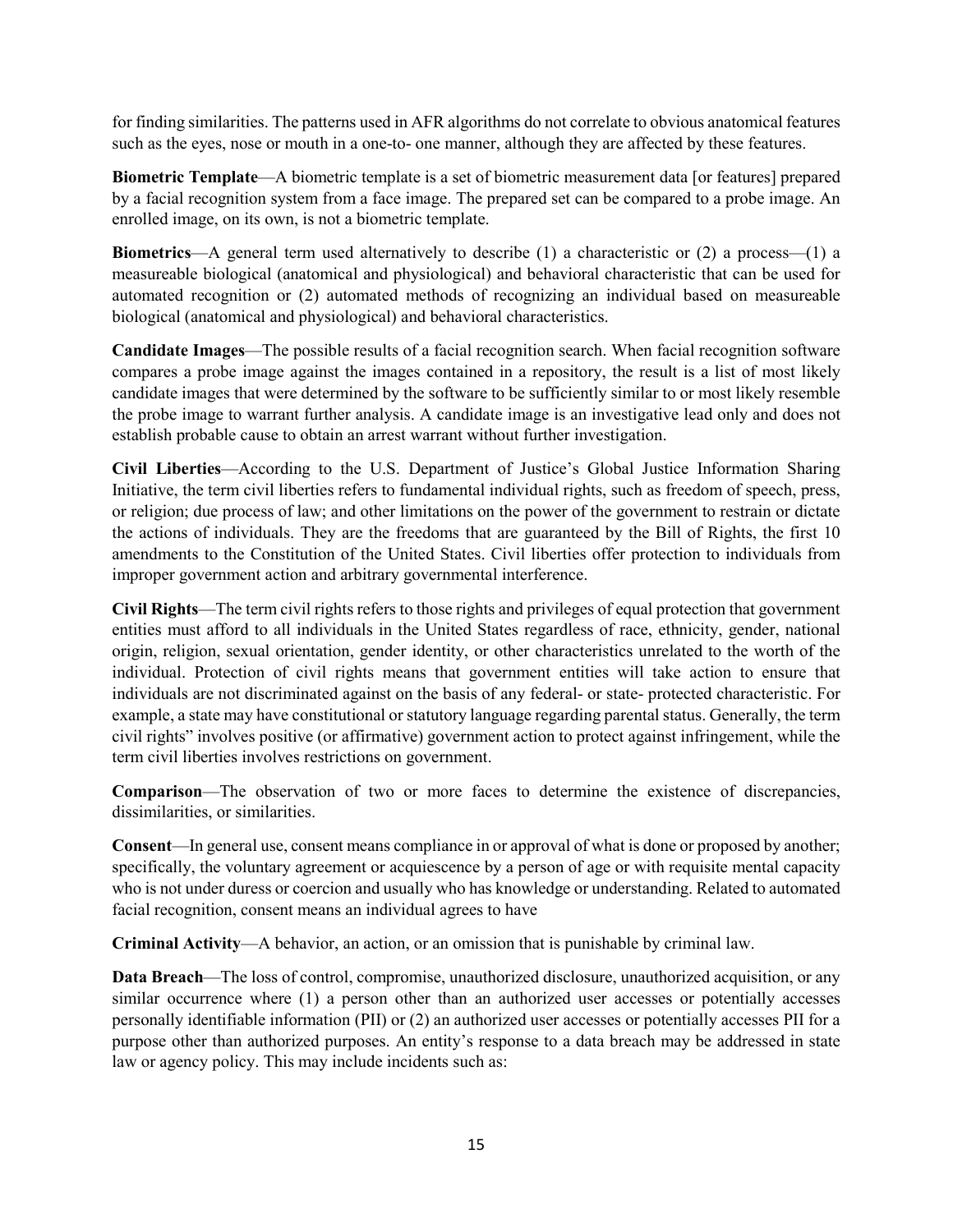- Theft or loss of digital media—including computer tapes, hard drives, or laptop computers containing such media—upon which such information is stored unencrypted.
- Posting such information on the internet.
- Unauthorized employee access to certain information.
- Moving information to a computer otherwise accessible from the internet without proper information security precautions.
- Intentional or unintentional transfer of information to a system that is not completely open but is not appropriately or formally accredited for security at the approved level, such as unencrypted e-mail.
- Transfer of information to the information systems of a possibly hostile agency or environment where it may be exposed to more intensive decryption techniques.

**Data Protection—Encompasses the range of legal, regulatory, and institutional mechanisms that guide the** collection, receipt, use, dissemination, retention, purging, and protection of information.

**Data Quality**—Refers to various aspects of the information, such as the accuracy and validity of the actual values of the data, information structure, and database/information repository design. Traditionally, the basic elements of data quality have been identified as accuracy, completeness, currency, reliability, and context/meaning. Today, data quality is being more fully described in multidimensional models, expanding conventional views of the topic to include considerations of accessibility, security, and privacy.

**Disclosure**—The release, transfer, provision of access to, sharing, publication, or divulging of PII in any manner—electronic, verbal, or in writing—to an individual, agency, or organization outside the agency that collected it. Disclosure is an aspect of privacy, focusing on information which may be available only to certain people for certain purposes, but which is not available to everyone.

**Enhancement**—Image enhancement is the process of adjusting digital images so that the results are more suitable for display or further image analysis. For example, removing noise, sharpening or brightening an image may make it easier to identify key features.

**Enrolled Image**—In FR context, biometric enrollment is capturing a face image, creating a biometric template from the image, and entering the template into a facial recognition repository. The biometric template from the enrolled image is used as a reference for facial recognition comparisons and searches. Enrolled images do not include probe images.

**Examiner**—An individual who has received training in the facial recognition system and morphological comparisons. Examiners have a working knowledge of the limitations of facial recognition and the ability to use image editing software. They are qualified to assess image quality and appropriateness for facial recognition searches and to perform one-to-many and one-to-one face image comparisons. Examiners are also called trained users within this document.

**Facial Comparison**—The manual examination of the differences and similarities between two face images or a live subject and a face image for the purpose of determining if they represent the same or different persons.

**Facial Recognition (FR)—The automated searching for a reference image in an image repository by** comparing the facial features of a probe image with the features of images contained in an image repository. A facial recognition search will result in one or more likely candidate images, ranked by computer evaluated similarity or it will return a negative result.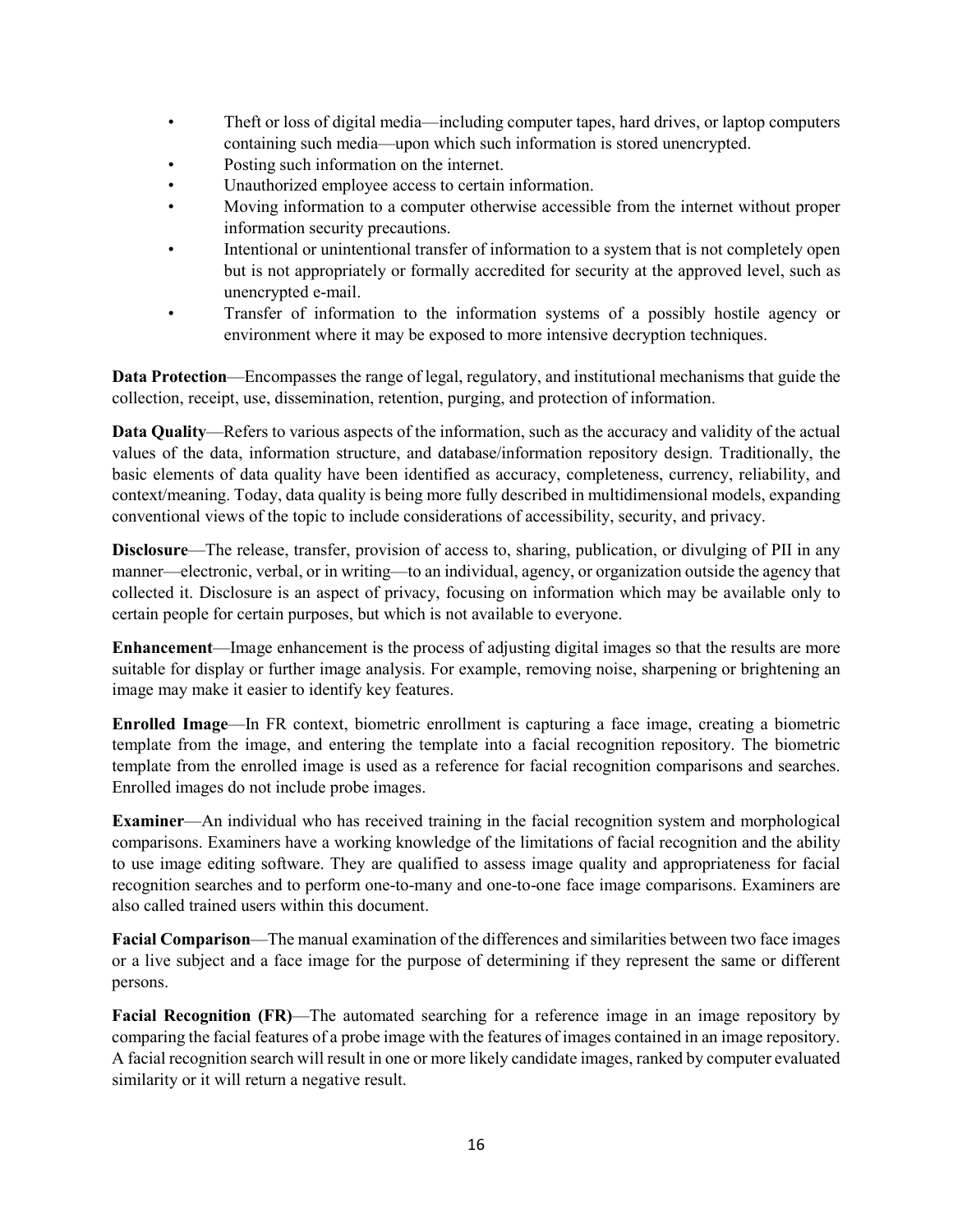**Facial Recognition Program**—An entity's facial recognition initiative that includes the management of human components (requesters, examiners, authorized users), ownership and management of the facial recognition system (technical components), and the establishment and enforcement of entity-wide processes, policies, and procedures.

**Facial Recognition Software/Technology**—Third party software that uses specific proprietary algorithms to compare facial features from one specific picture, a probe image, to many others that are stored in an image repository to determine most likely candidates for further investigation.

**Facial Recognition System**—The technical components of a facial recognition program, such as hardware, software, interfaces, image repositories, biometric templates, auto-generated candidate lists, etc. While some entities own such a system, others may only have authorized access to another entity's facial recognition system.

**Fair Information Practice Principles**—The Fair Information Practice Principles (FIPPs) are a set of eight internationally recognized principles that guide information privacy policies both within government and the private sector. FIPP elements are incorporated into information privacy laws, policies, and governance documents around the world. Law enforcement entities and all other integrated justice systems should endeavor to apply FIPPs where practicable and ensure compliance with applicable law.

The eight principles are:

- 1. Purpose Specification
- 2. Data Quality/Integrity
- 3. Collection Limitation/Data Minimization
- 4. Use Limitation
- 5. Security Safeguards
- 6. Accountability/Audit
- 7. Openness/Transparency
- 8. Individual Participation

**Features**—Observable class or individual characteristics. The components of biometric templates.

**Filtering**—In the facial recognition context, filtering uses relevant physical facial attributes such as eye color, nose shape, eyebrow position, hairline, and other attributes to compare, select, and narrow results.

**Image Analysis**—The assessment of an image to determine suitability for comparison, including the ability to discriminate significant features.

**Image Evaluation**—Ascertaining the value of dissimilarities and similarities between two face images, where an examiner assesses the value of the details observed during the analysis and comparison steps and reaches a conclusion.

**Individual Characteristics**—Characteristics allowing one to differentiate between individuals having the same class of characteristics (e.g., freckles, moles, and scars).

**Investigative Lead**—Information which could potentially aid in the successful resolution of an investigation but does not imply positive identification of a subject or that the subject is guilty of a criminal act.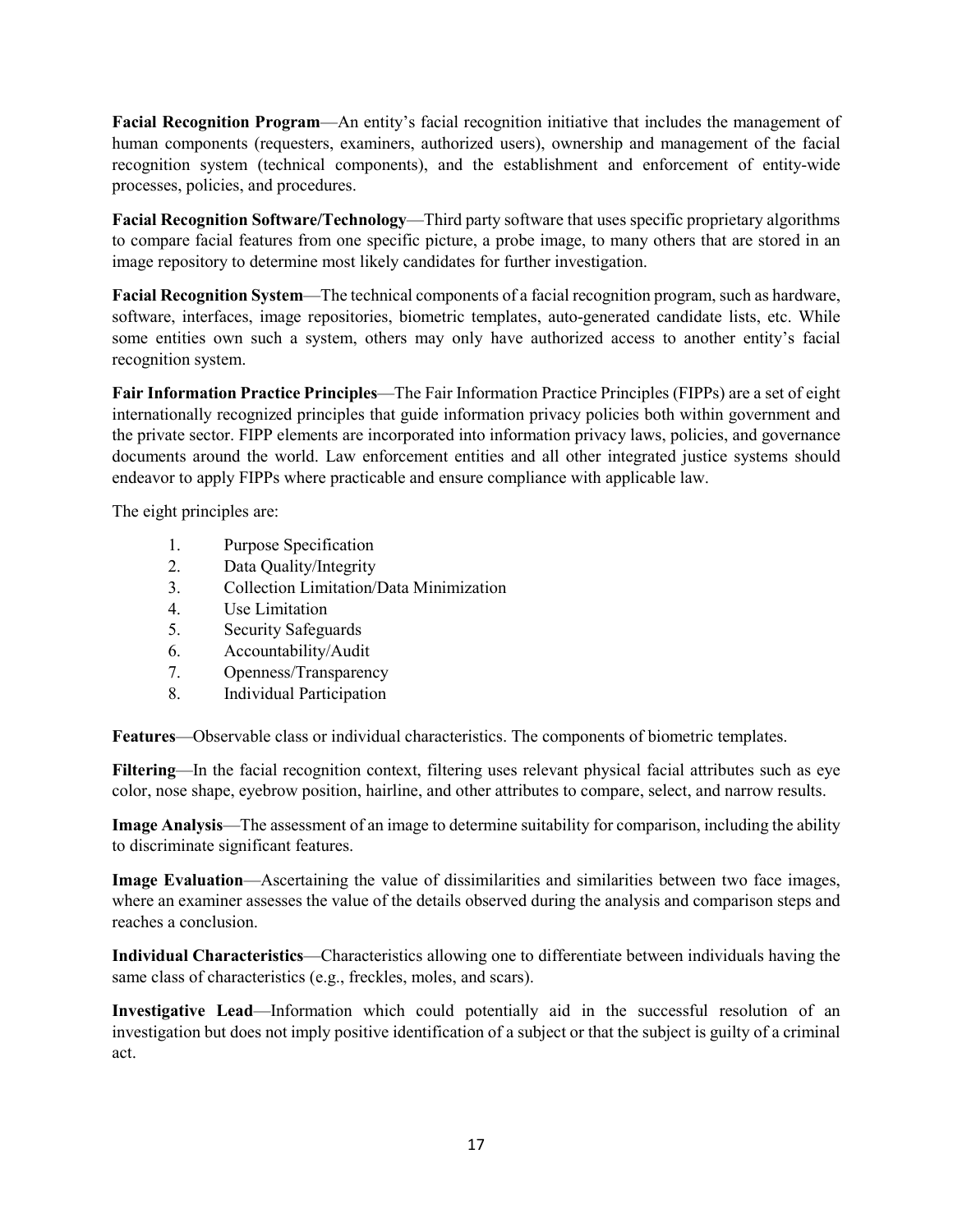**Known Image**—The image of an individual associated with a known or claimed identity and recorded electronically or by other medium (also known as exemplars). Known images are enrolled and stored in an image repository.

**Law Enforcement (LE) Agency**—An organizational unit, or subunit, of a local, state, or federal agency with the principal functions of prevention, detection, and investigation of crime, apprehension of alleged offenders, and enforcement of laws. LE agencies further investigations of criminal behavior based on prior identification of specific criminal activity with a statutory ability to perform arrest functions.

**Law Enforcement Purpose**—A purpose for information/intelligence gathering, development, or collection, use, retention, or sharing that furthers the authorized functions and activities of a law enforcement agency, which may include the prevention of crime, ensuring the safety of the public, protection of public or private structures and property, furthering officer safety, and homeland and national security, while adhering to law and agency policy designed to protect the P/CRCL of Americans.

**Manual Facial Examination**—Comparison and evaluations of the probe image and the candidate images by a trained biometric images specialist.

**Morphological Comparison**—The direct comparison of class and individual face characteristics without explicit measurement. See Comparison and Manual Facial Examination.

**Negative Result**—A negative result from a facial recognition search is one in which the probe image was not determined to be sufficiently similar to or resemble any of the reference images contained in an image repository.

**One-to-Many Face Image Comparison**—The process whereby a probe image from one subject is compared with the features of reference images contained in an image repository, generally resulting in a list of most likely candidate images.

**One-to-One Face Image Comparison**—The process whereby a probe image from one subject is compared with a most likely candidate image that is also from one subject.

**Peer Review**—An additional layer of verification of facial recognition search results. Examiners submit facial recognition search results to other authorized and trained examiners, or peers, for an independent review of the probe and most likely candidate images.

**Personally Identifiable Information (PII)**—Information that can be used to distinguish or trace an individual's identity, either alone or when combined with other information, that is linked or linkable to a specific individual.

**Pose**—Orientation of the face with respect to the camera, consisting of pitch, roll, and yaw. Common poses are frontal and profile.

**Privacy**—Refers to individuals' interests in preventing the inappropriate collection, use, and release of PII. Privacy interests include privacy of personal behavior, privacy of personal communications, and privacy of personal data. Other definitions of privacy include the capacity to be physically left alone (solitude); to be free from physical interference, threat, or unwanted touching (assault, battery); and to avoid being seen or overheard in particular contexts.

**Probe Image—Any face image which is lawfully obtained pursuant to an authorized criminal investigation** and used by facial recognition software for comparison with the face images contained within a face image repository.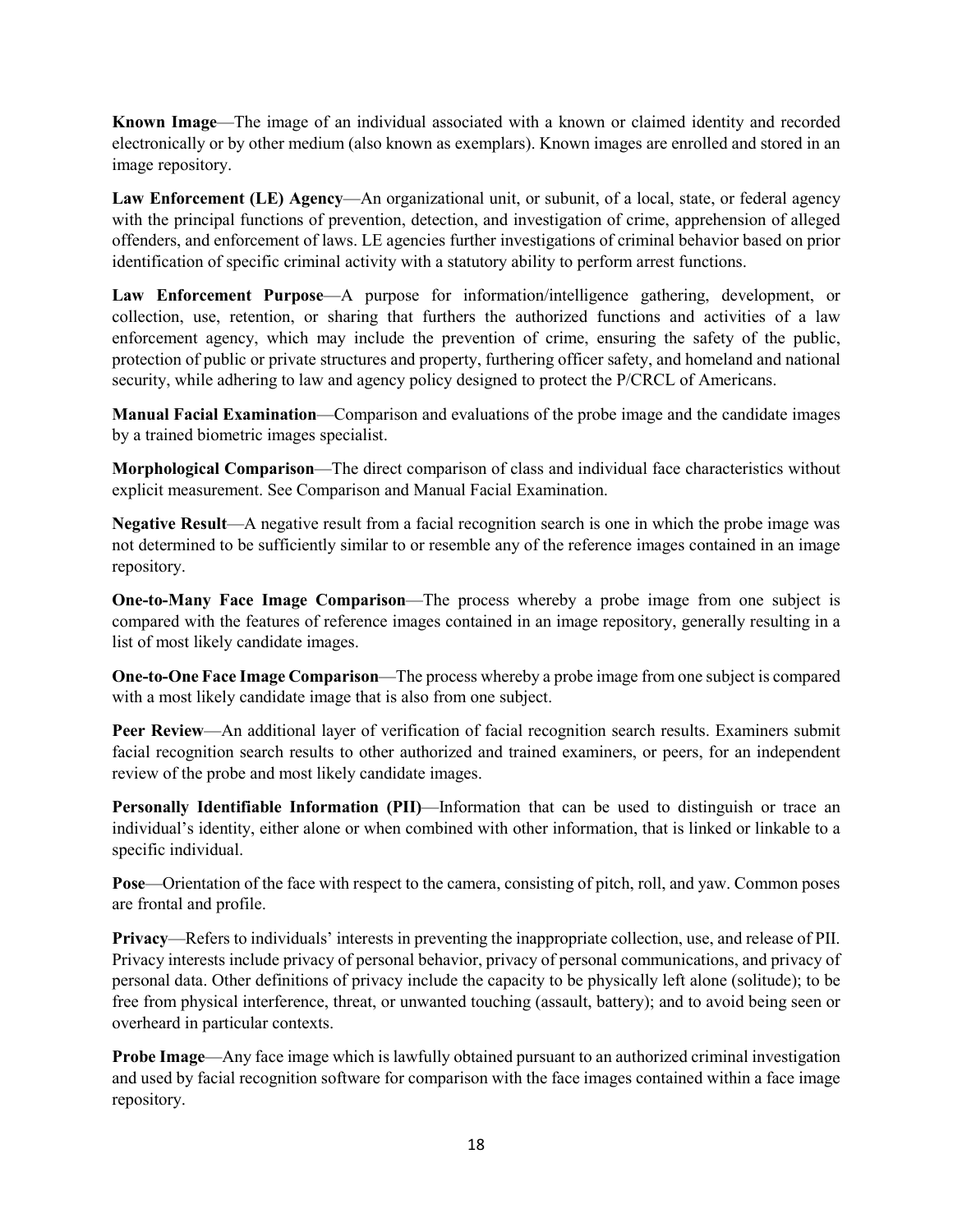**Public**—Includes any individual and any for-profit or nonprofit entity, organization, or association; any governmental entity for which there is no existing specific law authorizing access to the entity's information; media organizations; and entities that seek, receive, or disseminate information for whatever reason. Public does not include any employees of CALID or participating agencies; people or entities, private or governmental, who assist CALID in the operation of the justice information system; and public entities whose authority to access information collected or received and retained by CALID is specified by law.

**Purge**—A term that is commonly used to describe methods that render data unrecoverable in a storage space or destroy data in a manner that it cannot be reconstituted.

**Record**—Any item, collection, or grouping of information that includes PII and is collected, received, accessed, used, disseminated, retained, and purged by or for the collecting agency or organization.

**Repository**—A location where a group of images of known individuals and biometric templates are stored and managed. An image repository is searched during a facial recognition search process whereby a probe image is used by facial recognition software for comparison with the images (or features within images) contained in the image repository.

**Request**—A request received by CALID to utilize facial recognition in support of a criminal investigation. Submissions will not contain original evidence. Images received in a request or submission will not be stored as enrolled images within the facial recognition system.

**Requester—** An employee or an individual representing a participating agency who is authorized to access and/or receive results from CALID's facial recognition system and reports from CALID examiners/users for lawful purposes.

**Search**—For the purposes of facial recognition, the act of comparing a probe image against an image repository.

**Security**—Refers to the range of administrative, technical, and physical business practices and mechanisms that aim to preserve privacy and confidentiality by restricting information access to authorized users for authorized purposes. Security safeguarding of information is a Fair Information Practice Principle (FIPP).

**User**—An employee or an individual representing CALID or a participating agency who is authorized and trained to access, use, and receive results from, CALID's facial recognition system for lawful purposes and who is trained to complete morphological comparisons. Also often referred to as face Examiners.

# **S. Appendices**

Cal-ID/Facial Comparison Unit *"Manual Search Report"* form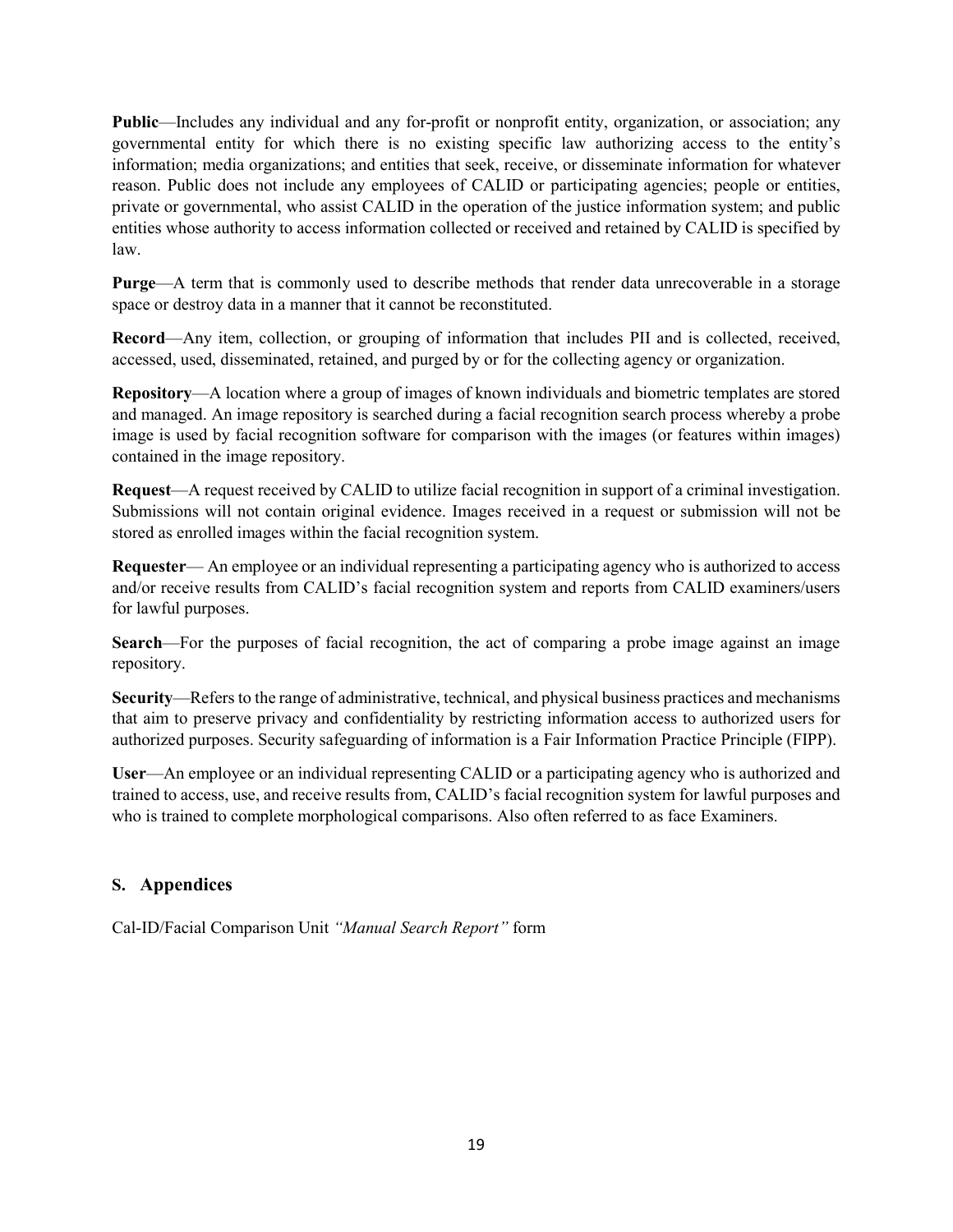

# **UNCLASSIFIED//LAW ENFORCEMENT SENSITIVE**

**Cal-ID / Facial Comparison Unit**

**Manual Search Report**



#### **THIS DOCUMENT IS NOT A POSITIVE IDENTIFICATION. IT IS AN INVESTIGATIVE TOOL ONLY AND IS NOT PROBABLE CAUSE TO ARREST. FURTHER INVESTIGATION IS NEEDED TO DEVELOP PROBABLE CAUSE TO ARREST**.

| Cal-ID Case #:    | Submitted by:                |
|-------------------|------------------------------|
| Date Searched:    | <b>Investigating Agency:</b> |
| l Photo Examiner: | Agency Case Number:          |

| <b>Submitted Image</b> | <b>Investigative Lead</b> |  |
|------------------------|---------------------------|--|
|                        |                           |  |
|                        |                           |  |
|                        |                           |  |
|                        |                           |  |
|                        |                           |  |
|                        |                           |  |
|                        |                           |  |
|                        |                           |  |

The above investigative lead is deemed viable for further investigation based on a facial recognition search and morphological comparison. See demographic information below:

Name: **Name: Date of Birth:** 

Cal-ID #: CDL/CID #:

Comments:

*From the Riverside Cal-ID Facial Comparison Unit: If this e-mail has reached you by error and you are not assigned to the above referenced case or you are not the intended recipient, please contact the sender by reply e-mail and if known provide contact information for the correct recipient and destroy all copies of this original message.*

This document is the property of the Riverside Cal-ID Facial Comparison Unit and is prepared for the limited purpose of information sharing. This information is designated **U//LES and is shared in confidence**. This document contains Personally Identifiable Information (PII) and must be handled in accordance with the Riverside County Sheriff's Dept. Policy and FBI CJIS Security Policy. It may be shared with other LE agencies, but may not be posted within public view. This document must not be reclassified in any way, in whole or in part. Questions pertaining to this document can be directed to **photoid@riverisdesheriff.org**.